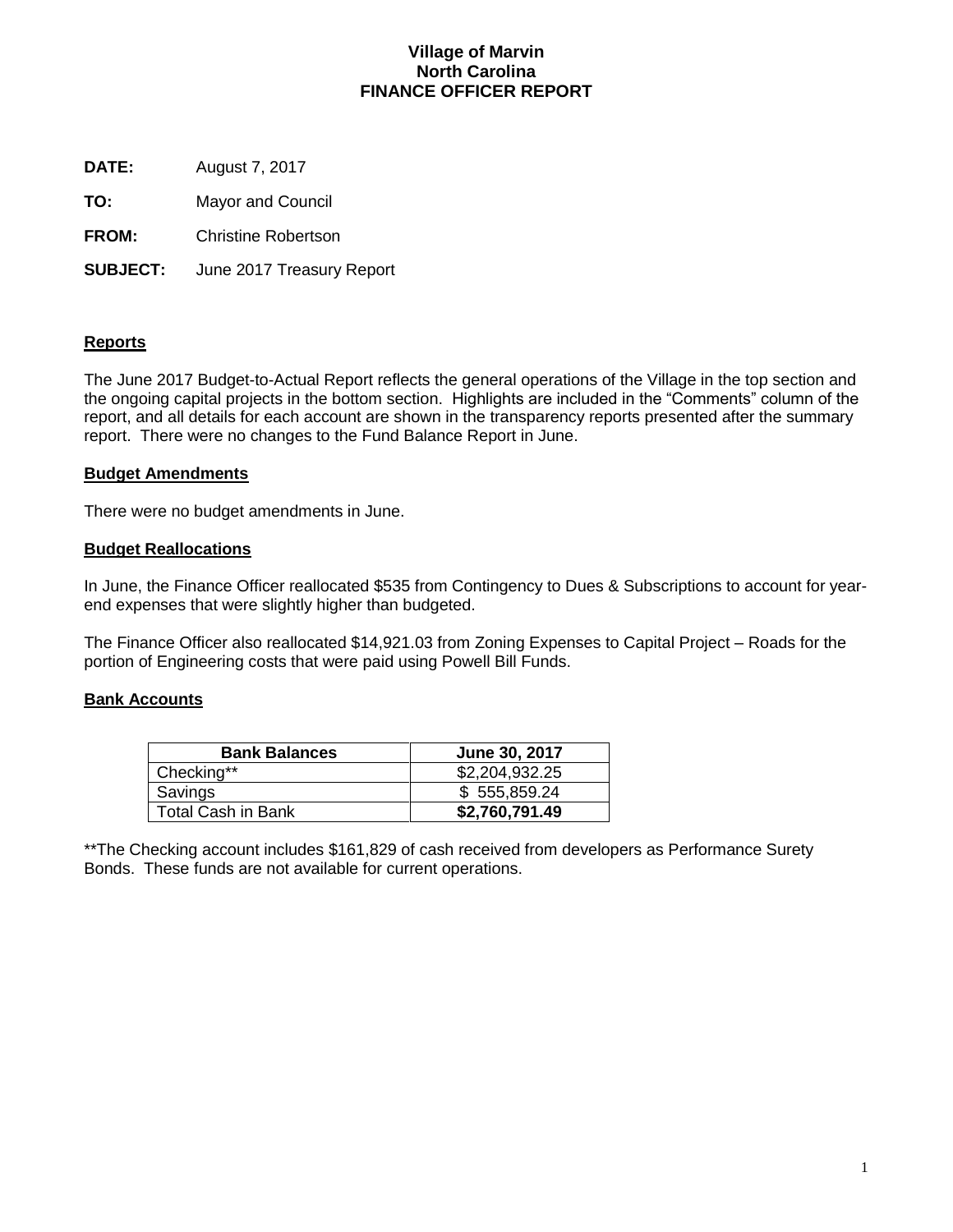| <b>Village of Marvin General Fund</b>          |                          |                                            |                   |                            |             |                                                                                                                                                                                     |
|------------------------------------------------|--------------------------|--------------------------------------------|-------------------|----------------------------|-------------|-------------------------------------------------------------------------------------------------------------------------------------------------------------------------------------|
| Profit & Loss Budget vs Actual (Summary Level) |                          |                                            |                   |                            |             |                                                                                                                                                                                     |
| Year to Date Ending June 30, 2017              |                          |                                            |                   |                            |             |                                                                                                                                                                                     |
|                                                | Actual                   | Year to<br><b>Date Actual</b><br>thru June | Total<br>Annual   | <b>YTD Over</b>            |             | <b>Comments - See Transparency Report for Details</b>                                                                                                                               |
|                                                | <b>June 2017</b>         | 2017                                       | <b>Budget</b>     | (Under) Budget % of Budget |             | of Current Month                                                                                                                                                                    |
| <b>Revenues</b><br>3001 · Ad Valorem           | \$<br>240                | 518,778                                    | 511,000           | 7,778                      | 102%        |                                                                                                                                                                                     |
| 3200 · Motor Vehicle Tax                       | 3,757                    | 47,014                                     | 41,725            | 5,289                      | 113%        | Tax bills were mailed in August, due January 2017<br>Collected monthly                                                                                                              |
| 3300 · Sales & Use Tax                         | 14,793                   | 163,339                                    | 150,000           | 13,339                     | 109%        | Collected monthly                                                                                                                                                                   |
| 3400 · Alcoholic Beverage Tax                  | $\overline{\phantom{a}}$ | 29,293                                     | 28,760            | 533                        | 102%        | Collected in May 2017                                                                                                                                                               |
| 3500 · Utilities Sales Tax                     | 77,550                   | 305,022                                    | 260,000           | 45,022                     | 117%        | Collected quarterly                                                                                                                                                                 |
| 3600 · Zoning                                  | 1,225                    | 71,621                                     | 59,066            | 12,555                     | 121%        | Some subdivision fees were collected ahead of schedule;<br>permit fees are running higher than budget                                                                               |
|                                                |                          |                                            |                   |                            |             | Security Alarm Violations were higher than budgeted, Misc<br>Income includes redemption of cumulative credit card                                                                   |
| 3700 · Interest & Misc. Revenues               | 229                      | 3,163                                      | 755               | 2,408                      | 419%        | points                                                                                                                                                                              |
| 3800 · Powell Bill Allocation                  | $\blacksquare$           | 132,410                                    | 120,670           | 11,740                     | 110%        | Collected in September and December                                                                                                                                                 |
| 3850 · Fee in Lieu for Green Space             | $\blacksquare$           |                                            | 20,000            | (20,000)                   | 0%          | Final plat for Broadmoor - was expected Spring 2017 but<br>will not be collected till FY18                                                                                          |
| <b>Total Revenues</b>                          | 97,794                   | 1,270,640                                  | 1,191,976         | 78,664                     | 107%        |                                                                                                                                                                                     |
| <b>Expenditures</b>                            |                          |                                            |                   |                            |             |                                                                                                                                                                                     |
|                                                |                          |                                            |                   |                            |             | Under budget due to rain out of the Aug 2016 NNO movie                                                                                                                              |
| 4000 Community Outreach                        | ÷,                       | 6,856                                      | 11,200            | (4, 344)                   | 61%         | night and only one publication was issued compared to two<br>that were budgeted                                                                                                     |
|                                                |                          |                                            |                   |                            |             | Used \$535 from Contingency funds to cover dues that                                                                                                                                |
| 4100 · Dues & Subscriptions                    | 30                       | 12,578                                     | 12,578            | 0                          | 100%        | were higher than expected                                                                                                                                                           |
| 4200 · Elections                               | $\overline{\phantom{a}}$ | $\blacksquare$                             | $\blacksquare$    | $\mathbf 0$                | 0%          |                                                                                                                                                                                     |
| 4300 · Furnishings & Equipment                 | $\blacksquare$           | 2,336                                      | 14,500            | (12, 164)                  | 16%         | New office PC and park laptop were purchased - other<br>costs budgeted for moving to the cloud were not incurrred                                                                   |
| $4400 \cdot$ Gifts                             | $\overline{a}$           | 171                                        | 500               | (329)                      | 34%         |                                                                                                                                                                                     |
| 4500 · Insurance and Bonds                     | $\blacksquare$           | 11,416                                     | 12,143            | (727)                      | 94%         |                                                                                                                                                                                     |
| 4600 · Maintenance and Repair                  | $\overline{a}$           | $\blacksquare$                             | 228,950           | (228, 950)                 | 0%          | See below for transfer out to Capital Project Budget                                                                                                                                |
| 4700 · Occupancy                               | 1,509                    | 19,670                                     | 22,655            | (2,985)                    | 87%         |                                                                                                                                                                                     |
| 4800 · Office Expenditures                     | 1,854                    | 21,872                                     | 22,500            | (628)                      | 97%         |                                                                                                                                                                                     |
|                                                |                          |                                            |                   |                            |             | While attorney fees were over budget by about \$7.500,<br>this was offset by two categories (Codification of<br>Ordinances and Planning Consultant) that were both under            |
| 5000 · Professional Services                   | 9,539                    | 69,016                                     | 73,500            | (4, 484)                   | 94%         | budget by about \$12,000 total.                                                                                                                                                     |
| 5100 - Prospective Acquisitions Costs          |                          |                                            | 92,400            | (92, 400)                  | 0%          |                                                                                                                                                                                     |
| 5500 - Public Safety                           | 1,275                    | 109,712                                    | 112,667           | (2,955)                    | 97%         |                                                                                                                                                                                     |
| 6000 · Salaries & Related Expenditures         | 21,480                   | 249,441                                    | 256,184           | (6, 743)                   | 97%         | Under budget due to vacancies during the fiscal year.<br>Under budget due to board members who waived stipends                                                                      |
| 6050 · Stipends                                | 2,850                    | 28,350                                     | 38,270            | (9,920)                    | 74%         | and vacancies during the fiscal year.<br>Staff turnover and vacancies contributed to staff not going                                                                                |
| 6400 · Training & Travel                       | 44                       | 1,067                                      | 8,300             | (7, 233)                   | 13%         | to training courses that were budgeted                                                                                                                                              |
|                                                |                          |                                            |                   |                            |             | Zoning expenses includes about \$29K of costs related to<br>Powell Bill / roads. We transferred the amount that was in<br>excess of what was budgeted for the year (about \$14K) to |
| 6500 · Zoning Expenditures                     | (10, 300)                | 64,469                                     | 64,469            | 0                          | 100%        | Capital Project - Roads and used Powell Bill funds for that.                                                                                                                        |
| 6600 · Debt Service<br>6700 · Park Operations  | 9,110                    | 110,650<br>47,839                          | 110,651<br>61,794 | (1)<br>(13,955)            | 100%<br>77% | Expect actual to be right on budget<br>Park revenues were higher than budgeted.                                                                                                     |
| 7060 Transfer Out Capital Projects             | 457                      | 228,950                                    |                   |                            |             |                                                                                                                                                                                     |
| 6900 · Contingency                             | 535                      | 535                                        | 48,715            | (48, 180)                  | 1%          |                                                                                                                                                                                     |
| <b>Total Expenditures</b>                      | 38,383                   | 984,928                                    | 1,191,976         | (435,998)                  | 83%         |                                                                                                                                                                                     |
|                                                |                          |                                            |                   |                            |             |                                                                                                                                                                                     |
| <b>Net Revenue Over/Under Expenditures</b>     | \$<br>59,411             | 285,712<br>\$                              | \$<br>٠           | \$<br>514,662              |             |                                                                                                                                                                                     |
| <b>Captial Projects</b>                        |                          |                                            |                   |                            |             |                                                                                                                                                                                     |
| 3900 Fund Balance Appropriated                 |                          | 1,102,425                                  | 1,102,425         |                            | 100%        | Village Hall, Loop Extension, Tullamore Trail & Parking,<br><b>Farmers' Market</b>                                                                                                  |
| 7050 Transfer In Capital Projects              |                          | 228,950                                    |                   |                            |             | Road Improvements (\$225,000) and Greenway Trails<br>Construction & Maintenance (\$3,950)                                                                                           |
| 90000 Cumulative Expenses                      | (27, 163)                | (122, 073)                                 | (1, 102, 425)     | 980,352                    | 11%         | Tullamore Trail & Parking Lot construction and Village Hall<br>architect & engineering costs                                                                                        |
| <b>Net Balance Left to Spend</b>               |                          |                                            | $\blacksquare$    |                            | 100%        |                                                                                                                                                                                     |
|                                                | (27, 163)                | 1,209,302                                  |                   | 980,352                    |             |                                                                                                                                                                                     |
| <b>PROOF</b>                                   | 32,248                   | 1,495,014                                  |                   |                            |             |                                                                                                                                                                                     |
|                                                |                          |                                            |                   |                            |             |                                                                                                                                                                                     |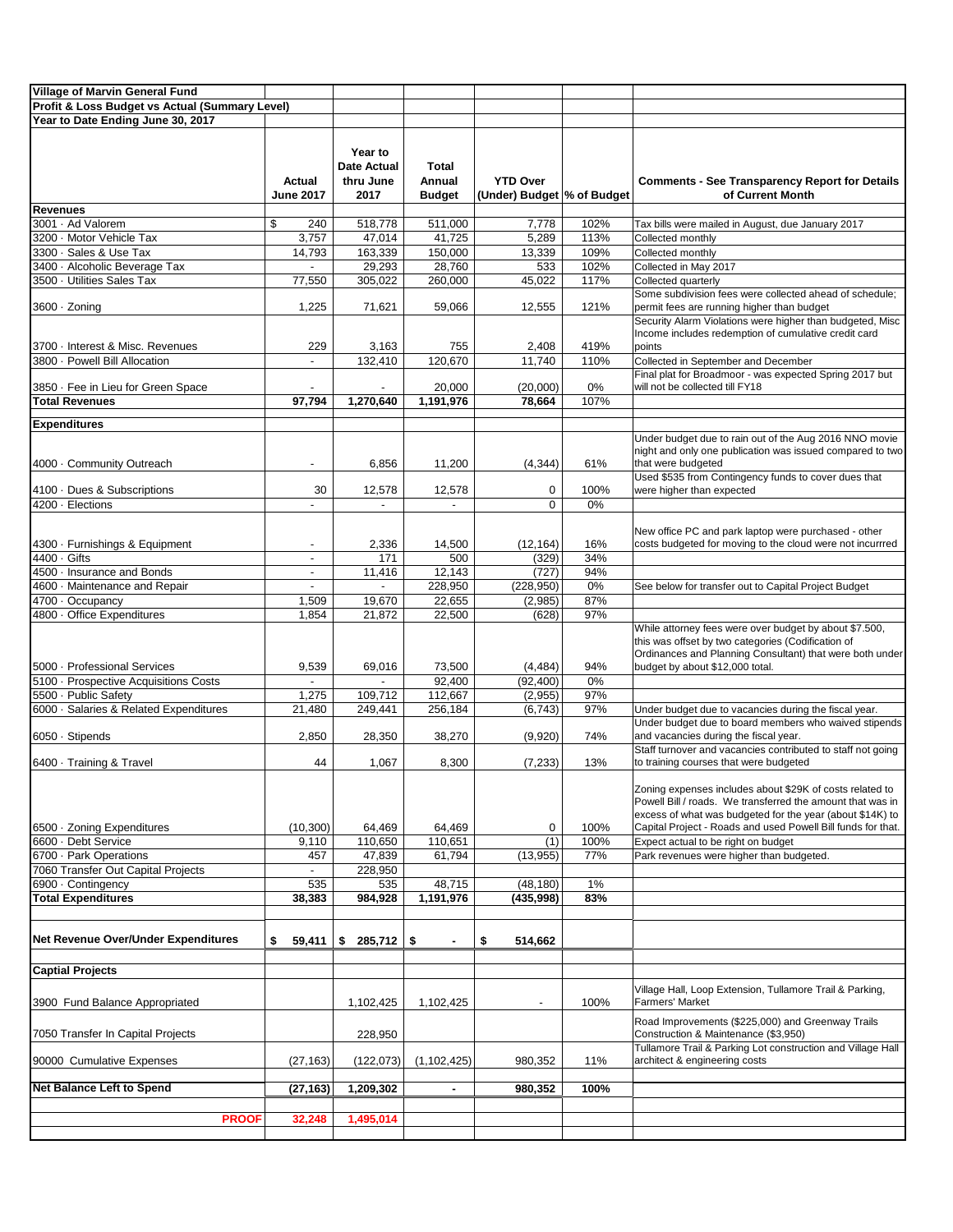# 2:34 PM Village of Marvin 08/07/17 **Transparency Report Revenue**

Accrual Basis June 2017

| <b>Type</b>                     | <b>Date</b>                                                   | Memo                                            | <b>Class</b>        | <b>Amount</b> |
|---------------------------------|---------------------------------------------------------------|-------------------------------------------------|---------------------|---------------|
| 3001 · Ad Valorem               |                                                               |                                                 |                     |               |
|                                 | 3005 · Current Year Taxes                                     |                                                 |                     |               |
| Deposit                         | 06/07/2017                                                    | Deposit                                         | General Fund: VOM   | 10.64         |
| Deposit                         | 06/12/2017                                                    | Deposit                                         | General Fund: VOM   | 302.20        |
| Deposit                         | 06/26/2017                                                    | Deposit                                         | General Fund: VOM   | 21.25         |
|                                 | Total 3005 · Current Year Taxes                               |                                                 |                     | 334.09        |
|                                 | 3007 · Refunds of Tax Overpayments                            |                                                 |                     |               |
| Check                           | 06/15/2017                                                    | Overpayment of personal property tax (P2262101) | General Fund: VOM   | $-33.64$      |
| Check                           | 06/15/2017                                                    | Overpayment of personal property tax (P2204290) | General Fund: VOM   | $-22.44$      |
| Check                           | 06/30/2017                                                    | Parcel #06-222366 LiXiuqin                      | General Fund: VOM   | $-22.09$      |
| Check                           | 06/30/2017                                                    | Parcel #06-186318 P. Manjusha                   | General Fund: VOM   | $-15.70$      |
|                                 |                                                               | Total 3007 · Refunds of Tax Overpayments        |                     | $-93.87$      |
|                                 | Total 3001 · Ad Valorem                                       |                                                 |                     | 240.22        |
|                                 | 3200 · Motor Vehicle Tax<br>3201 · Collection and Distrib Fee |                                                 |                     |               |
| Deposit                         | 06/19/2017                                                    | NCVTS May 2017                                  |                     | $-118.63$     |
| General J                       | 06/30/2017                                                    | Reverse FY16 accrual                            | General Fund: VOM   | 106.32        |
| General J                       | 06/30/2017                                                    | June NCVTS (rec'd XXXXX)                        | General Fund: VOM   | $-100.00$     |
|                                 | Total 3201 · Collection and Distrib Fee                       |                                                 |                     | $-112.31$     |
|                                 | 3200 · Motor Vehicle Tax - Other                              |                                                 |                     |               |
| Deposit                         | 06/19/2017                                                    | NCVTS May 2017                                  |                     | 4,052.90      |
| General J                       | 06/30/2017                                                    | Reverse FY16 accrual                            | General Fund: VOM   | $-3,796.79$   |
| General J                       | 06/30/2017                                                    | Reverse FY16 accrual                            | General Fund: VOM   | 13.36         |
| General J                       | 06/30/2017                                                    | June NCVTS (rec'd XXXXX)                        | General Fund: VOM   | 3,600.00      |
| General J                       | 06/30/2017                                                    | May NCVTS refunds (rec'd XXXXX)                 | General Fund: VOM   | 0.00          |
|                                 | Total 3200 · Motor Vehicle Tax - Other                        |                                                 |                     | 3,869.47      |
|                                 | Total 3200 Motor Vehicle Tax                                  |                                                 |                     | 3,757.16      |
|                                 | 3300 · Sales & Use Tax                                        |                                                 |                     |               |
| Deposit                         | 06/15/2017                                                    | April 2017 Sales & Use tax                      | General Fund: VOM   | 15,267.08     |
| General J                       | 06/30/2017                                                    | Reverse FY16 accrual                            | General Fund: VOM   | $-13,435.42$  |
| General J                       | 06/30/2017                                                    | Reverse FY16 accrual                            | General Fund: VOM   | $-13,038.81$  |
| General J                       | 06/30/2017                                                    | May 2017 and June 2017 Sales & Use Tax          | General Fund: VOM   | 26,000.00     |
|                                 | Total 3300 · Sales & Use Tax                                  |                                                 |                     | 14,792.85     |
|                                 | 3500 · Utilities Sales Tax                                    |                                                 |                     |               |
| Deposit                         | 06/15/2017                                                    | Quarter ended March 2017                        | General Fund: VOM   | 77,549.67     |
|                                 | Total 3500 · Utilities Sales Tax                              |                                                 |                     | 77,549.67     |
| 3600 · Zoning<br>3602 · Permits |                                                               |                                                 |                     |               |
| Deposit                         | 06/07/2017                                                    | Various                                         | General Fund: Devel | 450.00        |
| Deposit                         | 06/07/2017                                                    | Various                                         | General Fund:Devel  | 100.00        |
| General J                       | 06/09/2017                                                    | Zoning and Tree Removal Permits - Village Hall  | General Fund: VOM   | 300.00        |
| Deposit                         | 06/13/2017                                                    | 17-11918                                        | General Fund: VOM   | 25.00         |
| Deposit                         | 06/21/2017                                                    | 16-11816                                        | General Fund: Devel | 50.00         |
| Deposit                         | 06/21/2017                                                    | 17-11920                                        | General Fund: VOM   | 25.00         |
| Deposit                         | 06/26/2017                                                    | Deposit                                         | General Fund: VOM   | 25.00         |
| Deposit                         | 06/29/2017                                                    | 14-11404                                        | General Fund:Devel  | 75.00         |
| Deposit                         | 06/29/2017                                                    | 17-11867                                        | General Fund:Devel  | 50.00         |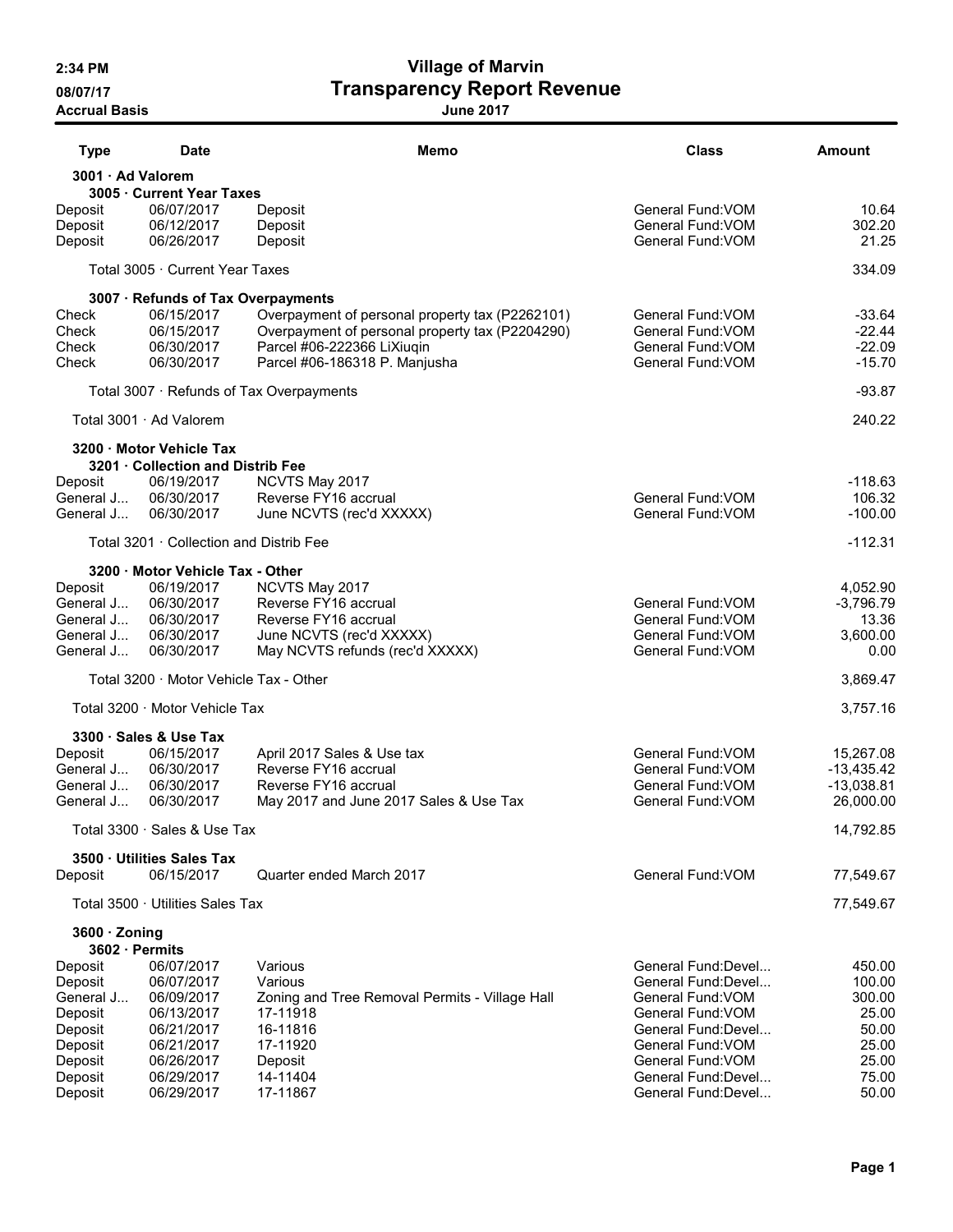Accrual Basis June 2017

# 2:34 PM Village of Marvin 08/07/17 **Transparency Report Revenue**

| <b>Type</b>          | <b>Date</b>                                                          |                                              | <b>Class</b><br><b>Memo</b>            | <b>Amount</b>  |
|----------------------|----------------------------------------------------------------------|----------------------------------------------|----------------------------------------|----------------|
| Deposit<br>General J | 06/29/2017<br>06/30/2017                                             | 17-11924 & 17-11925<br>June 2017 CC receipts | General Fund: VOM<br>General Fund: VOM | 50.00<br>75.00 |
|                      | Total 3602 · Permits                                                 |                                              |                                        | 1,225.00       |
| Total 3600 · Zoning  |                                                                      |                                              |                                        | 1,225.00       |
|                      | 3700 · Interest & Misc. Revenues<br>3703 · Security Alarm Violations |                                              |                                        |                |
| Deposit              | 06/26/2017                                                           | Marvin Creek HOA citation #2826              | General Fund: VOM                      | 100.00         |
|                      | Total 3703 · Security Alarm Violations                               |                                              |                                        | 100.00         |
|                      | 3704 · Interest Income - Savings                                     |                                              |                                        |                |
| Deposit              | 06/30/2017                                                           | monthly interest                             | General Fund: VOM                      | 22.83          |
|                      | Total $3704 \cdot$ Interest Income - Savings                         |                                              |                                        | 22.83          |
|                      |                                                                      | 3705 · Interest Income Checking Acct         |                                        |                |
| Deposit              | 06/13/2017                                                           | monthly interest                             | General Fund: VOM                      | 73.19          |
|                      |                                                                      | Total 3705 · Interest Income Checking Acct   |                                        | 73.19          |
|                      |                                                                      | 3706 · Late Fee/Penalty Delinquent Tax       |                                        |                |
| Deposit              | 06/12/2017                                                           | Deposit                                      | General Fund: VOM                      | 16.48          |
| Deposit              | 06/26/2017                                                           | Deposit                                      | General Fund: VOM                      | 0.84           |
|                      |                                                                      | Total 3706 · Late Fee/Penalty Delinguent Tax |                                        | 17.32          |
|                      | 3707 · Tax Deliquency Advertising                                    |                                              |                                        |                |
| Deposit              | 06/12/2017                                                           | Deposit                                      | General Fund: VOM                      | 7.91           |
| Deposit              | 06/26/2017                                                           | Deposit                                      | General Fund: VOM                      | 7.91           |
|                      |                                                                      | Total 3707 · Tax Deliquency Advertising      |                                        | 15.82          |
|                      | Total 3700 · Interest & Misc. Revenues                               |                                              |                                        | 229.16         |
| <b>TOTAL</b>         |                                                                      |                                              |                                        | 97,794.06      |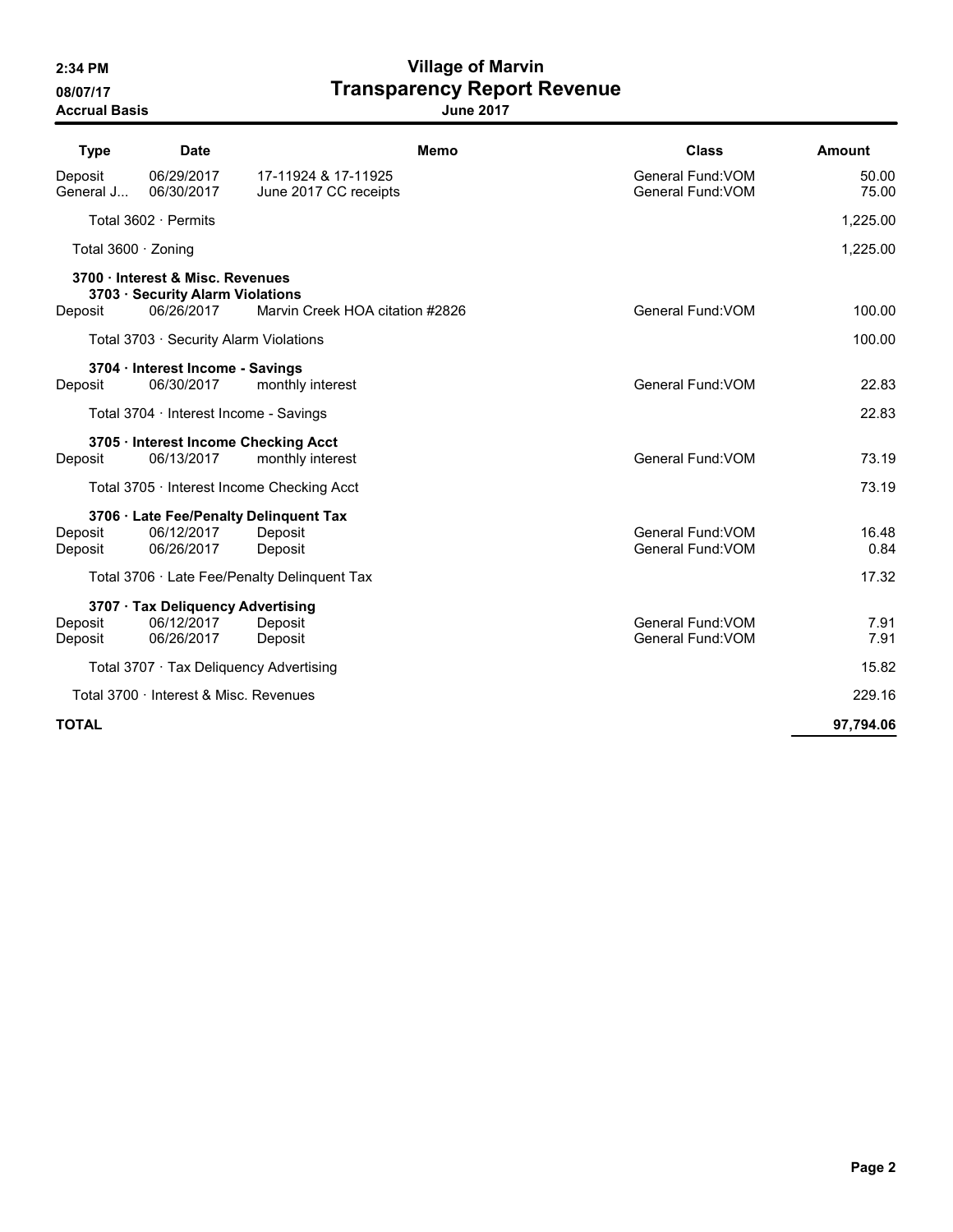## 08/07/17 Transparency Report Expenditures

| <b>Accrual Basis</b> |                                                                   |                                              | <b>June 2017</b>                                                                                                                  |                                        |                    |
|----------------------|-------------------------------------------------------------------|----------------------------------------------|-----------------------------------------------------------------------------------------------------------------------------------|----------------------------------------|--------------------|
| <b>Type</b>          | Date                                                              | Name                                         | Memo                                                                                                                              | Class                                  | Amount             |
|                      | 4100 · Dues & Subscriptions                                       |                                              |                                                                                                                                   |                                        |                    |
|                      | 4101 · Subscriptions                                              | 4104 · Subs - Payroll/Quickbks Service       |                                                                                                                                   |                                        |                    |
| Check                | 06/06/2017                                                        | Intuit/Quickbooks                            | annual payroll service 2017-18                                                                                                    | General Fund: VOM                      | 565.00             |
|                      |                                                                   | Total 4104 · Subs - Payroll/Quickbks Service |                                                                                                                                   |                                        | 565.00             |
|                      | 4101 · Subscriptions - Other<br>General J 06/30/2017              |                                              | Use contingency funds                                                                                                             | General Fund:VOM                       | $-15.00$           |
|                      | Total 4101 · Subscriptions - Other                                |                                              |                                                                                                                                   |                                        | $-15.00$           |
|                      | Total 4101 · Subscriptions                                        |                                              |                                                                                                                                   |                                        | 550.00             |
|                      | 4150 · Membership Dues                                            |                                              |                                                                                                                                   |                                        |                    |
|                      | General J 06/30/2017                                              |                                              | Use contingency funds                                                                                                             | General Fund:VOM                       | $-520.04$          |
|                      | Total 4150 · Membership Dues<br>Total 4100 · Dues & Subscriptions |                                              |                                                                                                                                   |                                        | $-520.04$<br>29.96 |
| 4700 · Occupancy     |                                                                   |                                              |                                                                                                                                   |                                        |                    |
|                      | 4702 · Occupancy - Electricity<br>06/18/2017                      |                                              |                                                                                                                                   | General Fund: VOM                      | 153.21             |
| Bill                 | Total 4702 · Occupancy - Electricity                              | Union Power Cooperative                      | 5369518001 Village Hall                                                                                                           |                                        | 153.21             |
|                      | 4703 · Occupancy - Fellowship Hall Use                            |                                              |                                                                                                                                   |                                        |                    |
| Bill                 | 06/30/2017                                                        | Banks Presbyterian Church                    | Fellowship Hall Use - 5/18/17                                                                                                     | General Fund: VOM                      | 25.00              |
|                      |                                                                   | Total 4703 · Occupancy - Fellowship Hall Use |                                                                                                                                   |                                        | 25.00              |
| Check                | 4704 · Occupancy - Gas heat<br>06/16/2017                         | Piedmont Natural Gas                         | 9002668225001                                                                                                                     | General Fund: VOM                      | 22.00              |
|                      | Total 4704 · Occupancy - Gas heat                                 |                                              |                                                                                                                                   |                                        | 22.00              |
|                      | 4705 · Occupancy - Lawn Service                                   |                                              |                                                                                                                                   |                                        |                    |
| Bill                 | 06/30/2017                                                        | The Long Group, LLC                          | Lawn service at Village Hall                                                                                                      | General Fund: VOM                      | 188.00             |
|                      | Total 4705 · Occupancy - Lawn Service                             |                                              |                                                                                                                                   |                                        | 188.00             |
| Bill                 | 4708 · Occupancy - Office Cleaning<br>06/30/2017                  | Maid Brigade-Charlotte NC                    | Office cleaning June 2017                                                                                                         | General Fund: VOM                      | 206.00             |
|                      | Total 4708 · Occupancy - Office Cleaning                          |                                              |                                                                                                                                   |                                        | 206.00             |
|                      | 4710 · Occupancy - Town Hall Rent                                 |                                              |                                                                                                                                   |                                        |                    |
| Check                | 06/02/2017                                                        | T.R. Lawing Realty. Inc.                     | monthly rent on town hall                                                                                                         | General Fund: VOM                      | 915.00             |
|                      | Total 4710 · Occupancy - Town Hall Rent                           |                                              |                                                                                                                                   |                                        | 915.00             |
|                      | Total 4700 · Occupancy                                            |                                              |                                                                                                                                   |                                        | 1,509.21           |
|                      | 4800 · Office Expenditures<br>4802 Office Exp - Advertising       |                                              |                                                                                                                                   |                                        |                    |
| Bill                 | 06/30/2017                                                        | <b>NCLM</b>                                  | Village Clerk Ad (May/June 2017)                                                                                                  | General Fund: VOM                      | 42.00              |
|                      | Total 4802 · Office Exp - Advertising                             |                                              |                                                                                                                                   |                                        | 42.00              |
| Check                | 4803 Office Exp - Bank Fees<br>06/30/2017                         | <b>Heartland Payment Systems</b>             | monthly CC fees                                                                                                                   | General Fund: VOM                      | 45.00              |
|                      | Total 4803 · Office Exp - Bank Fees                               |                                              |                                                                                                                                   |                                        | 45.00              |
|                      | 4804 Office Exp - Copier Rental                                   |                                              |                                                                                                                                   |                                        |                    |
| Bill                 | 06/14/2017                                                        | RICOH USA, INC/Ikon Office Sol               | Monthly copier rental                                                                                                             | General Fund: VOM                      | 183.99             |
|                      | Total 4804 · Office Exp - Copier Rental                           |                                              |                                                                                                                                   |                                        | 183.99             |
|                      | 4805 · Office Exp - Meals<br>Credit Car 06/07/2017                | Showmars                                     | Lunch - Robyn and Nancy                                                                                                           | General Fund: VOM                      | 21.41              |
|                      | Credit Car 06/13/2017<br>Credit Car 06/15/2017                    | Restaurant<br>Restaurant                     | Breakfast - Park Mgr meeting with Carolina Thread Trail rep<br>Staff lunch- Kelley and Robyn                                      | General Fund:VOM<br>General Fund:VOM   | 9.83<br>34.18      |
|                      | Credit Car 06/22/2017                                             | Restaurant                                   | Staff lunch- Chris and Robyn                                                                                                      | General Fund: VOM                      | 20.31              |
|                      | Total 4805 · Office Exp - Meals                                   |                                              |                                                                                                                                   |                                        | 85.73              |
| Bill                 | 4807 Office Exp - Per Copy Costs<br>06/01/2017                    | RICOH USA, INC (Per Copy Cost)               | Base June 2017 Actual Color May 2017                                                                                              | General Fund:VOM                       | 103.25             |
|                      | Total 4807 · Office Exp - Per Copy Costs                          |                                              |                                                                                                                                   |                                        | 103.25             |
|                      | 4808 · Office Exp - Postage                                       |                                              |                                                                                                                                   |                                        |                    |
| Check<br>Credit Car  | 06/07/2017<br>06/12/2017                                          | FP Mailing Solutions<br><b>UPS</b>           | refill postage machine<br>Overnight permits and checks for Village Hall                                                           | General Fund: VOM<br>General Fund: VOM | 250.00<br>18.05    |
|                      | Total 4808 · Office Exp - Postage                                 |                                              |                                                                                                                                   |                                        | 268.05             |
|                      | 4809 · Office Exp - Software                                      |                                              |                                                                                                                                   |                                        |                    |
|                      | Credit Car 06/12/2017                                             | Adobe                                        | Adobe Acrobat Pro DC subscription - one year                                                                                      | General Fund: VOM                      | 179.88<br>179.88   |
|                      | Total 4809 · Office Exp - Software                                |                                              |                                                                                                                                   |                                        |                    |
| Bill                 | 4810 · Office Exp - Supplies<br>06/22/2017                        | Office Depot                                 | scissors for office: Inv 937423602001                                                                                             | General Fund: VOM                      | 7.37               |
| Bill<br>Bill         | 06/22/2017<br>06/22/2017                                          | Office Depot<br>Office Depot                 | bandaids for office; Inv 937423603001<br>headphones for clerk; Inv 937423606001                                                   | General Fund: VOM<br>General Fund: VOM | 2.49<br>6.20       |
| Bill<br>Bill         | 06/22/2017<br>06/22/2017                                          | Office Depot<br>Office Depot                 | office supplies; Inv 937421665001<br>defective keyboard returned and re-ordered; Inv 937423604001                                 | General Fund: VOM<br>General Fund: VOM | 115.80<br>69.83    |
| Credit Car<br>Bill   | 06/27/2017<br>06/27/2017                                          | Vista Print<br>Hour Computer Man             | Business Cards - Barbie, Ed Swan<br>Display port to DVI adaptor cable                                                             | General Fund:VOM<br>General Fund: VOM  | 35.95<br>20.00     |
| Bill<br>Bill         | 06/30/2017<br>06/30/2017                                          | <b>Crystal Springs</b><br>Office Depot       | office water<br>new keyboard to replace original which was defective; Inv 940168288001                                            | General Fund: VOM<br>General Fund: VOM | 7.19<br>69.83      |
|                      | Total 4810 · Office Exp - Supplies                                |                                              |                                                                                                                                   |                                        | 334.66             |
|                      | 4811 · Office Exp - Telephone/DSL                                 |                                              |                                                                                                                                   |                                        |                    |
| Check                | 06/13/2017                                                        | Windstream                                   | Village Hall phone and internet                                                                                                   | General Fund:VOM                       | 450.29             |
|                      | Total 4811 · Office Exp - Telephone/DSL                           |                                              |                                                                                                                                   |                                        | 450.29             |
|                      | 4812 · Office Exp - Website Host/Email<br>Credit Car 06/13/2017   | Microsoft online                             | Email for planning board members and tax collector                                                                                | General Fund: VOM                      | 14.00              |
|                      | Credit Car 06/13/2017<br>Credit Car 06/13/2017                    | Microsoft online<br>Microsoft online         | Sharepoint for Council, Clerk, Village Administrator, Finance Officer, Planning Board Chair<br>Office 365 Enterprise E3 for Karen | General Fund:VOM<br>General Fund: VOM  | 54.00<br>20.00     |
|                      |                                                                   | Total 4812 · Office Exp - Website Host/Email |                                                                                                                                   |                                        | 88.00              |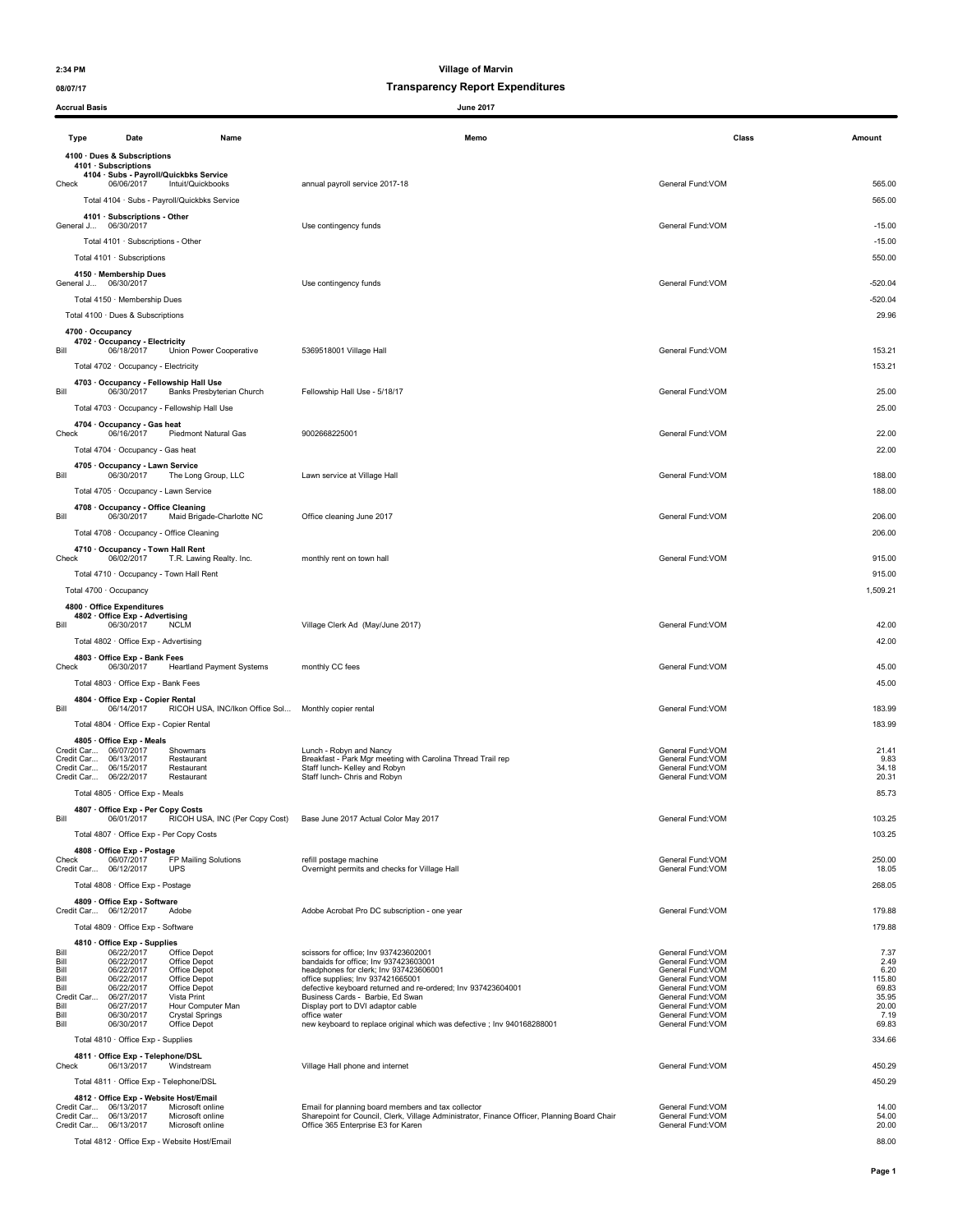### 08/07/17 08/07/17

|                              | <b>Accrual Basis</b>                                                                    |                                                                                    | <b>June 2017</b>                                                                                                         |                                                                                |                                    |
|------------------------------|-----------------------------------------------------------------------------------------|------------------------------------------------------------------------------------|--------------------------------------------------------------------------------------------------------------------------|--------------------------------------------------------------------------------|------------------------------------|
| <b>Type</b>                  | Date                                                                                    | Name                                                                               | Memo                                                                                                                     | Class                                                                          | Amount                             |
|                              | 4813 · Office Exp -Postage Mach Rental                                                  |                                                                                    |                                                                                                                          |                                                                                |                                    |
| Bill                         | 06/03/2017<br>Total 4813 · Office Exp -Postage Mach Rental                              | FP Mailing Solutions                                                               | Quarterly postage machine rental                                                                                         | General Fund: VOM                                                              | 73.08<br>73.08                     |
|                              | 4814 · Off Exp-Accounting Adjustments<br>Liability A 06/30/2017<br>General J 06/30/2017 |                                                                                    | To correct rounding adj for sales tax receivable                                                                         | General Fund:VOM<br>General Fund:VOM                                           | 0.07<br>0.01                       |
|                              | Total 4814 · Off Exp-Accounting Adjustments                                             |                                                                                    |                                                                                                                          |                                                                                | 0.08                               |
|                              | Total 4800 · Office Expenditures                                                        |                                                                                    |                                                                                                                          |                                                                                | 1,854.01                           |
|                              | 5000 · Professional Services<br>5001 · Prof Fees - Attorney<br>50010 · Retainer         |                                                                                    |                                                                                                                          |                                                                                |                                    |
| Bill                         | 06/30/2017                                                                              | Cox Law Firm, PLLC                                                                 | Retainer - June 2017                                                                                                     | General Fund:VOM                                                               | 250.00                             |
|                              | Total 50010 · Retainer                                                                  |                                                                                    |                                                                                                                          |                                                                                | 250.00                             |
| Bill                         | 50011 · On Call Services<br>06/30/2017                                                  | Cox Law Firm, PLLC                                                                 | Time Entries - June (11.2 hours)                                                                                         | General Fund: VOM                                                              | 2,520.00                           |
|                              | Total 50011 · On Call Services                                                          |                                                                                    |                                                                                                                          |                                                                                | 2,520.00                           |
|                              | Total 5001 · Prof Fees - Attorney                                                       |                                                                                    |                                                                                                                          |                                                                                | 2,770.00                           |
| Bill<br>Bill<br>Bill         | 5004 · Prof Fees - Computer Consultant<br>06/06/2017<br>06/16/2017<br>06/21/2017        | Hour Computer Man<br>Hour Computer Man<br>Hour Computer Man                        | Onsite support - various issues<br>Onsite and remote support - various issues<br>Onsite support - various issues         | General Fund: VOM<br>General Fund: VOM<br>General Fund:VOM                     | 37.50<br>262.50<br>131.25          |
| Bill<br>Bill                 | 06/22/2017<br>06/27/2017                                                                | Hour Computer Man<br>Hour Computer Man                                             | Onsite support<br>Onsite support                                                                                         | General Fund:VOM<br>General Fund: VOM                                          | 37.50<br>150.00                    |
| Bill<br>Bill                 | 06/28/2017<br>06/29/2017                                                                | Hour Computer Man<br>Hour Computer Man                                             | Onsite support<br>Onsite support                                                                                         | General Fund:VOM<br>General Fund:VOM                                           | 25.00<br>75.00                     |
|                              | Total 5004 · Prof Fees - Computer Consultant                                            |                                                                                    |                                                                                                                          |                                                                                | 718.75                             |
| Bill                         | 5006 · Planning/Zoning Consultant<br>06/30/2017                                         | Benchmark CMR, Inc.                                                                | Planning support contract - June 2017                                                                                    | General Fund: VOM                                                              | 5,750.00                           |
|                              | Total 5006 · Planning/Zoning Consultant                                                 |                                                                                    |                                                                                                                          |                                                                                | 5,750.00                           |
| Check<br>Check               | 5007 · Prof Fees - Other<br>06/15/2017<br>06/19/2017                                    | Melody A. Graham<br>Melody A. Graham                                               | May 18th meeting and minutes (11 hours)<br>May 18th meeting and minutes (10 hours)                                       | General Fund: VOM<br>General Fund:VOM                                          | 0.00<br>300.00                     |
|                              | Total 5007 · Prof Fees - Other                                                          |                                                                                    |                                                                                                                          |                                                                                | 300.00                             |
|                              | Total 5000 · Professional Services                                                      |                                                                                    |                                                                                                                          |                                                                                | 9,538.75                           |
|                              | 5500 · Public Safety                                                                    |                                                                                    |                                                                                                                          |                                                                                |                                    |
| Bill<br>Bill<br>Bill<br>Bill | 5501 · Other Public Safety<br>06/02/2017<br>06/02/2017<br>06/02/2017<br>06/02/2017      | Stephen A. Eason<br>David Taylor Richardson<br>Jason Rumley<br>Joshua Boyd Rushing | Traffic Marvin W/E 06-02-17<br>Traffic Marvin W/E 06-02-17<br>Traffic Marvin W/E 06-02-17<br>Traffic Marvin W/E 06-02-17 | General Fund:VOM<br>General Fund: VOM<br>General Fund:VOM<br>General Fund: VOM | 150.00<br>75.00<br>75.00<br>150.00 |
| Bill<br>Bill                 | 06/02/2017<br>06/02/2017                                                                | Lia Fue Yang<br>David Taylor Richardson                                            | Traffic Marvin W/E 06-02-17<br>Traffic Marvin W/E 06-02-17                                                               | General Fund:VOM<br>General Fund: VOM                                          | 75.00<br>75.00                     |
| Bill<br>Bill                 | 06/09/2017<br>06/09/2017                                                                | Jerry Chad Barbee<br>Samuel Forest Clark                                           | Traffic Marvin W/E 06-09-17<br>Traffic Marvin W/E 06-09-17                                                               | General Fund: VOM<br>General Fund:VOM                                          | 75.00<br>75.00                     |
| Bill<br>Bill                 | 06/09/2017<br>06/09/2017                                                                | Anthony Mason<br>Darrell Morris                                                    | Traffic Marvin W/E 06-09-17<br>Traffic Marvin W/E 06-09-17                                                               | General Fund:VOM<br>General Fund:VOM                                           | 225.00<br>150.00                   |
| Bill<br>Bill                 | 06/09/2017<br>06/09/2017                                                                | David Taylor Richardson<br>Lia Fue Yang                                            | Traffic Marvin W/E 06-09-17<br>Traffic Marvin W/E 06-09-17                                                               | General Fund: VOM<br>General Fund:VOM                                          | 75.00<br>75.00                     |
|                              | Total 5501 · Other Public Safety                                                        |                                                                                    |                                                                                                                          |                                                                                | 1,275.00                           |
|                              | Total 5500 · Public Safety                                                              |                                                                                    |                                                                                                                          |                                                                                | 1,275.00                           |
|                              | 6000 · Salaries & Related Expenditures                                                  |                                                                                    |                                                                                                                          |                                                                                |                                    |
|                              | 6001 · Gross Wages<br>6003 · Village Administrator/Senior Pl                            |                                                                                    |                                                                                                                          |                                                                                |                                    |
| Paycheck<br>Paycheck         | 06/15/2017<br>06/30/2017                                                                | Robyn M. Stuber<br>Robyn M. Stuber                                                 | <b>Direct Deposit</b><br><b>Direct Deposit</b>                                                                           | General Fund: VOM<br>General Fund:VOM                                          | 2,625.00<br>2,511.42               |
|                              |                                                                                         | Total 6003 · Village Administrator/Senior Pl                                       |                                                                                                                          |                                                                                | 5,136.42                           |
|                              | $6004 \cdot$ Clerk                                                                      |                                                                                    |                                                                                                                          |                                                                                |                                    |
| Paycheck<br>Paycheck         | 06/15/2017<br>06/30/2017                                                                | Barbara R. Blackwell<br>Barbara R. Blackwell                                       | <b>Direct Deposit</b><br><b>Direct Deposit</b>                                                                           | General Fund: VOM<br>General Fund:VOM                                          | 2,083.33<br>1,992.97               |
|                              | Total 6004 · Clerk                                                                      |                                                                                    |                                                                                                                          |                                                                                | 4,076.30                           |
|                              | 6005 · Finance Officer                                                                  |                                                                                    |                                                                                                                          |                                                                                |                                    |
| Paycheck<br>Paycheck         | 06/15/2017<br>06/30/2017                                                                | Christine A Robertson<br>Christine A Robertson                                     | <b>Direct Deposit</b><br><b>Direct Deposit</b>                                                                           | General Fund:VOM<br>General Fund:VOM                                           | 848.00<br>928.00                   |
|                              | Total 6005 · Finance Officer                                                            |                                                                                    |                                                                                                                          |                                                                                | 1,776.00                           |
| Paycheck<br>Paycheck         | 6002 · Tax Collector<br>06/15/2017<br>06/30/2017                                        | Nancy A. Schneeberger<br>Nancy A. Schneeberger                                     | <b>Direct Deposit</b><br><b>Direct Deposit</b>                                                                           | General Fund:VOM<br>General Fund: VOM                                          | 472.00<br>384.00                   |
|                              | Total 6002 · Tax Collector                                                              |                                                                                    |                                                                                                                          |                                                                                | 856.00                             |
|                              | 6007 · Zoning Assistant                                                                 |                                                                                    |                                                                                                                          |                                                                                |                                    |
| Paycheck<br>Paycheck         | 06/15/2017<br>06/30/2017                                                                | Kelley S. Moore<br>Kelley S. Moore                                                 | <b>Direct Deposit</b><br><b>Direct Deposit</b>                                                                           | General Fund: VOM<br>General Fund:VOM                                          | 468.75<br>348.75                   |
|                              | Total 6007 · Zoning Assistant                                                           |                                                                                    |                                                                                                                          |                                                                                | 817.50                             |
| Paycheck                     | 6031 · Park Mgr / Code Enforcement<br>06/15/2017                                        | Derek R Durst                                                                      | <b>Direct Deposit</b>                                                                                                    | General Fund: Park Operations                                                  | 1,516.67                           |
| Paycheck                     | 06/30/2017                                                                              | Derek R Durst                                                                      | <b>Direct Deposit</b>                                                                                                    | General Fund: Park Operations                                                  | 1,516.67                           |
|                              | Total 6031 · Park Mgr / Code Enforcement                                                |                                                                                    |                                                                                                                          |                                                                                | 3,033.34                           |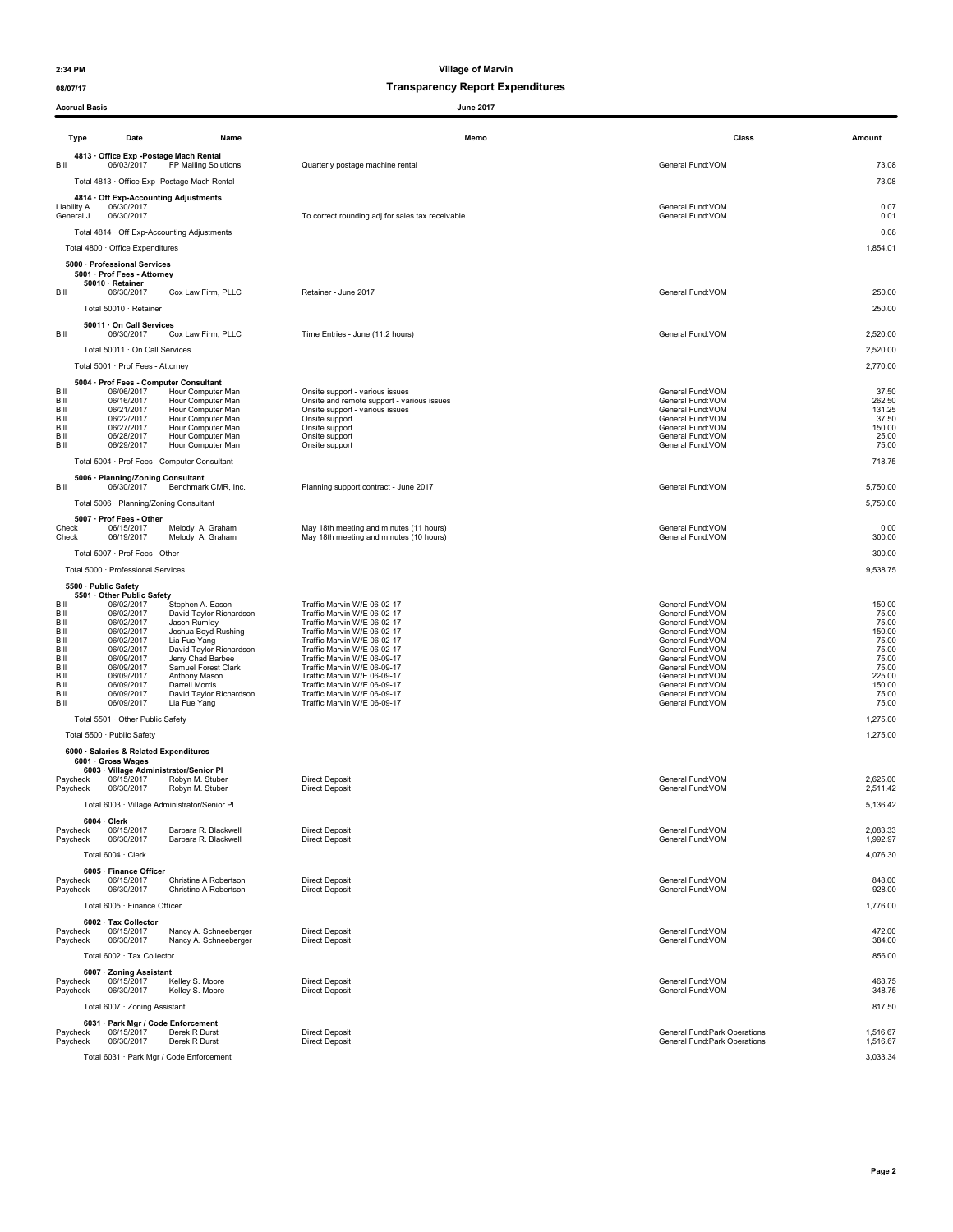### 08/07/17 08/07/17

| <b>Accrual Basis</b>                                                                                                                                                                                                                                                                                                                         |                                                                                                                                                                                                                                                                                                                                                                                                                                            |                                                                                                                                                                                                                                                                                                                                                                                                                                                                                                                                                                                        | <b>June 2017</b>                                                                                                                                                                                                                                                                                                                                                                                                                                                                                                                                                                                                                |                                                                                                                                                                                                                                                                                                                                                                                                                                                                                                                                                                                                                                                                                                    |                                                                                                                                                                                                                                                        |
|----------------------------------------------------------------------------------------------------------------------------------------------------------------------------------------------------------------------------------------------------------------------------------------------------------------------------------------------|--------------------------------------------------------------------------------------------------------------------------------------------------------------------------------------------------------------------------------------------------------------------------------------------------------------------------------------------------------------------------------------------------------------------------------------------|----------------------------------------------------------------------------------------------------------------------------------------------------------------------------------------------------------------------------------------------------------------------------------------------------------------------------------------------------------------------------------------------------------------------------------------------------------------------------------------------------------------------------------------------------------------------------------------|---------------------------------------------------------------------------------------------------------------------------------------------------------------------------------------------------------------------------------------------------------------------------------------------------------------------------------------------------------------------------------------------------------------------------------------------------------------------------------------------------------------------------------------------------------------------------------------------------------------------------------|----------------------------------------------------------------------------------------------------------------------------------------------------------------------------------------------------------------------------------------------------------------------------------------------------------------------------------------------------------------------------------------------------------------------------------------------------------------------------------------------------------------------------------------------------------------------------------------------------------------------------------------------------------------------------------------------------|--------------------------------------------------------------------------------------------------------------------------------------------------------------------------------------------------------------------------------------------------------|
| <b>Type</b>                                                                                                                                                                                                                                                                                                                                  | Date                                                                                                                                                                                                                                                                                                                                                                                                                                       | Name                                                                                                                                                                                                                                                                                                                                                                                                                                                                                                                                                                                   | Memo                                                                                                                                                                                                                                                                                                                                                                                                                                                                                                                                                                                                                            | Class                                                                                                                                                                                                                                                                                                                                                                                                                                                                                                                                                                                                                                                                                              | Amount                                                                                                                                                                                                                                                 |
| Paycheck<br>Paycheck<br>Paycheck<br>Paycheck<br>Paycheck<br>Paycheck<br>Paycheck                                                                                                                                                                                                                                                             | 6711 · Park Maintenance Associates<br>06/15/2017<br>06/15/2017<br>06/15/2017<br>06/15/2017<br>06/30/2017<br>06/30/2017<br>06/30/2017                                                                                                                                                                                                                                                                                                       | Nicholas R Muti<br>Nicholas R Muti<br>Willis E. Helms<br>Willis E. Helms<br>Justin T Moore<br>Nicholas R Muti<br>Willis E. Helms                                                                                                                                                                                                                                                                                                                                                                                                                                                       | <b>Direct Deposit</b><br><b>Direct Deposit</b><br><b>Direct Deposit</b><br><b>Direct Deposit</b><br><b>Direct Deposit</b><br><b>Direct Deposit</b><br><b>Direct Deposit</b>                                                                                                                                                                                                                                                                                                                                                                                                                                                     | General Fund: Park Operations<br>General Fund: Park Operations<br>General Fund:Park Operations<br>General Fund: Park Operations<br>General Fund:Park Operations<br>General Fund: Park Operations<br>General Fund: Park Operations                                                                                                                                                                                                                                                                                                                                                                                                                                                                  | 224.75<br>29.00<br>703.25<br>29.00<br>20.00<br>116.00<br>561.88                                                                                                                                                                                        |
|                                                                                                                                                                                                                                                                                                                                              |                                                                                                                                                                                                                                                                                                                                                                                                                                            | Total 6711 · Park Maintenance Associates                                                                                                                                                                                                                                                                                                                                                                                                                                                                                                                                               |                                                                                                                                                                                                                                                                                                                                                                                                                                                                                                                                                                                                                                 |                                                                                                                                                                                                                                                                                                                                                                                                                                                                                                                                                                                                                                                                                                    | 1,683.88                                                                                                                                                                                                                                               |
| Paycheck<br>Paycheck<br>Paycheck<br>Paycheck                                                                                                                                                                                                                                                                                                 | 6001 · Gross Wages - Other<br>06/15/2017<br>06/30/2017<br>06/30/2017<br>06/30/2017                                                                                                                                                                                                                                                                                                                                                         | Robyn M. Stuber<br>Barbara R. Blackwell<br>Barbara R. Blackwell<br>Robyn M. Stuber                                                                                                                                                                                                                                                                                                                                                                                                                                                                                                     | <b>Direct Deposit</b><br><b>Direct Deposit</b><br><b>Direct Deposit</b><br><b>Direct Deposit</b>                                                                                                                                                                                                                                                                                                                                                                                                                                                                                                                                | General Fund:VOM<br>General Fund: VOM<br>General Fund: VOM<br>General Fund: VOM                                                                                                                                                                                                                                                                                                                                                                                                                                                                                                                                                                                                                    | 0.00<br>90.36<br>0.00<br>113.58                                                                                                                                                                                                                        |
|                                                                                                                                                                                                                                                                                                                                              | Total 6001 · Gross Wages - Other                                                                                                                                                                                                                                                                                                                                                                                                           |                                                                                                                                                                                                                                                                                                                                                                                                                                                                                                                                                                                        |                                                                                                                                                                                                                                                                                                                                                                                                                                                                                                                                                                                                                                 |                                                                                                                                                                                                                                                                                                                                                                                                                                                                                                                                                                                                                                                                                                    | 203.94                                                                                                                                                                                                                                                 |
|                                                                                                                                                                                                                                                                                                                                              | Total 6001 · Gross Wages                                                                                                                                                                                                                                                                                                                                                                                                                   |                                                                                                                                                                                                                                                                                                                                                                                                                                                                                                                                                                                        |                                                                                                                                                                                                                                                                                                                                                                                                                                                                                                                                                                                                                                 |                                                                                                                                                                                                                                                                                                                                                                                                                                                                                                                                                                                                                                                                                                    | 17,583.38                                                                                                                                                                                                                                              |
| Bill<br>Bill                                                                                                                                                                                                                                                                                                                                 | 6080 · Fringe Benefits<br>6083 · Payroll - Health/Life Insurance<br>06/01/2017<br>06/01/2017                                                                                                                                                                                                                                                                                                                                               | Municipal Insurance Trust of NC<br>Municipal Insurance Trust of NC                                                                                                                                                                                                                                                                                                                                                                                                                                                                                                                     | monthly health insurance full time staff - June<br>refund for May premium for Melody Graham                                                                                                                                                                                                                                                                                                                                                                                                                                                                                                                                     | General Fund: VOM<br>General Fund: VOM                                                                                                                                                                                                                                                                                                                                                                                                                                                                                                                                                                                                                                                             | 2,142.00<br>$-714.00$                                                                                                                                                                                                                                  |
|                                                                                                                                                                                                                                                                                                                                              |                                                                                                                                                                                                                                                                                                                                                                                                                                            | Total 6083 · Payroll - Health/Life Insurance                                                                                                                                                                                                                                                                                                                                                                                                                                                                                                                                           |                                                                                                                                                                                                                                                                                                                                                                                                                                                                                                                                                                                                                                 |                                                                                                                                                                                                                                                                                                                                                                                                                                                                                                                                                                                                                                                                                                    | 1,428.00                                                                                                                                                                                                                                               |
|                                                                                                                                                                                                                                                                                                                                              | 6084 · Payroll - Retirement Exp                                                                                                                                                                                                                                                                                                                                                                                                            |                                                                                                                                                                                                                                                                                                                                                                                                                                                                                                                                                                                        |                                                                                                                                                                                                                                                                                                                                                                                                                                                                                                                                                                                                                                 |                                                                                                                                                                                                                                                                                                                                                                                                                                                                                                                                                                                                                                                                                                    |                                                                                                                                                                                                                                                        |
| Paycheck<br>Paycheck<br>Paycheck<br>Paycheck<br>Paycheck<br>Paycheck                                                                                                                                                                                                                                                                         | 06/15/2017<br>06/15/2017<br>06/15/2017<br>06/30/2017<br>06/30/2017<br>06/30/2017                                                                                                                                                                                                                                                                                                                                                           | Barbara R. Blackwell<br>Derek R Durst<br>Robyn M. Stuber<br>Barbara R. Blackwell<br>Derek R Durst<br>Robyn M. Stuber                                                                                                                                                                                                                                                                                                                                                                                                                                                                   | <b>Direct Deposit</b><br><b>Direct Deposit</b><br><b>Direct Deposit</b><br><b>Direct Deposit</b><br><b>Direct Deposit</b><br><b>Direct Deposit</b>                                                                                                                                                                                                                                                                                                                                                                                                                                                                              | General Fund: VOM<br><b>General Fund:Park Operations</b><br>General Fund: VOM<br>General Fund: VOM<br>General Fund: Park Operations<br>General Fund: VOM                                                                                                                                                                                                                                                                                                                                                                                                                                                                                                                                           | 151.04<br>109.96<br>190.31<br>151.04<br>109.96<br>190.31                                                                                                                                                                                               |
|                                                                                                                                                                                                                                                                                                                                              | Total 6084 · Payroll - Retirement Exp                                                                                                                                                                                                                                                                                                                                                                                                      |                                                                                                                                                                                                                                                                                                                                                                                                                                                                                                                                                                                        |                                                                                                                                                                                                                                                                                                                                                                                                                                                                                                                                                                                                                                 |                                                                                                                                                                                                                                                                                                                                                                                                                                                                                                                                                                                                                                                                                                    | 902.62                                                                                                                                                                                                                                                 |
|                                                                                                                                                                                                                                                                                                                                              | Total 6080 · Fringe Benefits                                                                                                                                                                                                                                                                                                                                                                                                               |                                                                                                                                                                                                                                                                                                                                                                                                                                                                                                                                                                                        |                                                                                                                                                                                                                                                                                                                                                                                                                                                                                                                                                                                                                                 |                                                                                                                                                                                                                                                                                                                                                                                                                                                                                                                                                                                                                                                                                                    | 2,330.62                                                                                                                                                                                                                                               |
|                                                                                                                                                                                                                                                                                                                                              | 6090 · Payroll Tax<br>6091 · FICA/941 (Town match)                                                                                                                                                                                                                                                                                                                                                                                         |                                                                                                                                                                                                                                                                                                                                                                                                                                                                                                                                                                                        |                                                                                                                                                                                                                                                                                                                                                                                                                                                                                                                                                                                                                                 |                                                                                                                                                                                                                                                                                                                                                                                                                                                                                                                                                                                                                                                                                                    |                                                                                                                                                                                                                                                        |
| Paycheck<br>Paycheck<br>Paycheck<br>Paycheck<br>Paycheck<br>Paycheck<br>Paycheck<br>Paycheck<br>Paycheck<br>Paycheck<br>Paycheck<br>Paycheck<br>Paycheck<br>Paycheck<br>Paycheck<br>Paycheck<br>Paycheck<br>Paycheck<br>Paycheck<br>Paycheck<br>Paycheck<br>Paycheck<br>Paycheck<br>Paycheck<br>Paycheck                                     | 06/15/2017<br>06/15/2017<br>06/15/2017<br>06/15/2017<br>06/15/2017<br>06/15/2017<br>06/15/2017<br>06/15/2017<br>06/15/2017<br>06/15/2017<br>06/15/2017<br>06/15/2017<br>06/15/2017<br>06/15/2017<br>06/15/2017<br>06/30/2017<br>06/30/2017<br>06/30/2017<br>06/30/2017<br>06/30/2017<br>06/30/2017<br>06/30/2017<br>06/30/2017<br>06/30/2017<br>06/30/2017                                                                                 | Barbara R. Blackwell<br>Christine A Robertson<br>Christine A Robertson<br>Derek R Durst<br>Derek R Durst<br>Kelley S. Moore<br>Kelley S. Moore<br>Nancy A. Schneeberger<br>Nancy A. Schneeberger<br>Nicholas R Muti<br>Nicholas R Muti<br>Robyn M. Stuber<br>Robyn M. Stuber<br>Willis E. Helms<br>Willis E. Helms<br>Brian W. Beaty<br>Brian W. Beaty<br>Joseph E. Pollino Jr.<br>Joseph E. Pollino Jr.<br>Nicholas R. Dispenziere<br>Nicholas R. Dispenziere<br>Robert E Epps<br>Robert E Epps<br>Ronald J. Salimao<br>Ronald J. Salimao                                             | <b>Direct Deposit</b><br><b>Direct Deposit</b><br><b>Direct Deposit</b><br><b>Direct Deposit</b><br><b>Direct Deposit</b><br><b>Direct Deposit</b><br><b>Direct Deposit</b><br><b>Direct Deposit</b><br><b>Direct Deposit</b><br><b>Direct Deposit</b><br><b>Direct Deposit</b><br>Direct Deposit<br><b>Direct Deposit</b><br><b>Direct Deposit</b><br><b>Direct Deposit</b><br><b>Direct Deposit</b><br><b>Direct Deposit</b><br><b>Direct Deposit</b><br><b>Direct Deposit</b><br><b>Direct Deposit</b><br><b>Direct Deposit</b><br>Direct Deposit<br><b>Direct Deposit</b><br><b>Direct Deposit</b><br><b>Direct Deposit</b> | General Fund: VOM<br>General Fund: VOM<br>General Fund: VOM<br>General Fund: Park Operations<br>General Fund: Park Operations<br>General Fund: VOM<br>General Fund:VOM<br>General Fund: VOM<br>General Fund: VOM<br>General Fund: Park Operations<br>General Fund: Park Operations<br>General Fund:VOM<br>General Fund: VOM<br>General Fund: Park Operations<br>General Fund: Park Operations<br>General Fund: VOM<br>General Fund:VOM<br>General Fund: VOM<br>General Fund: VOM<br>General Fund: VOM<br>General Fund: VOM<br>General Fund: VOM<br>General Fund: VOM<br>General Fund: VOM<br>General Fund: VOM                                                                                     | 29.36<br>52.58<br>12.30<br>88.51<br>20.70<br>29.06<br>6.80<br>29.27<br>6.85<br>15.74<br>3.68<br>157.38<br>36.81<br>45.40<br>10.62<br>27.90<br>6.52<br>31.00<br>7.25<br>24.80<br>5.80<br>24.80<br>5.80<br>24.80<br>5.80                                 |
| Pavcheck<br>Paycheck<br>Paycheck<br>Paycheck<br>Paycheck<br>Paycheck<br>Paycneck<br>Paycheck<br>Paycheck<br>Paycheck<br>Paycheck<br>Paycheck<br>Paycheck<br>Pavcheck<br>Paycheck<br>Paycheck<br>Paycheck<br>Paycheck<br>Paycheck<br>Pavcheck<br>Paycheck<br>Paycheck<br>Paycheck<br>Paycheck<br>Paycheck<br>Paycheck<br>Paycheck<br>Paycheck | 06/30/2017<br>06/30/2017<br>06/30/2017<br>06/30/2017<br>06/30/2017<br>06/30/2017<br>06/30/2017<br>06/30/2017<br>06/30/2017<br>06/30/2017<br>06/30/2017<br>06/30/2017<br>06/30/2017<br>06/30/2017<br>06/30/2017<br>06/30/2017<br>06/30/2017<br>06/30/2017<br>06/30/2017<br>06/30/2017<br>06/30/2017<br>06/30/2017<br>06/30/2017<br>06/30/2017<br>06/30/2017<br>06/30/2017<br>06/30/2017<br>06/30/2017<br>Total 6091 · FICA/941 (Town match) | Andrew C Wortman<br>Andrew C Wortman<br>Edward N. Query<br>Edward N. Query<br>Jennifer Slotten<br>Jennifer Slotten<br>Richard P. Holzberg<br>Richard P. Holzberg<br>Thomas E Traub<br>Thomas E Traub<br>Barbara R. Blackwell<br>Barbara R. Blackwell<br>Christine A Robertson<br>Christine A Robertson<br>Derek R Durst<br>Derek R Durst<br>Justin T Moore<br>Justin T Moore<br>Kelley S. Moore<br>Kelley S. Moore<br>Nancy A. Schneeberger<br>Nancy A. Schneeberger<br>Nicholas R Muti<br>Nicholas R Muti<br>Robyn M. Stuber<br>Robyn M. Stuber<br>Willis E. Helms<br>Willis E. Helms | <b>Direct Deposit</b><br>Direct Deposit<br><b>Direct Deposit</b><br><b>Direct Deposit</b><br><b>Direct Deposit</b><br><b>Direct Deposit</b><br><b>Direct Deposit</b><br><b>Direct Deposit</b><br><b>Direct Deposit</b><br><b>Direct Deposit</b><br><b>Direct Deposit</b><br>Direct Deposit<br><b>Direct Deposit</b><br><b>Direct Deposit</b><br><b>Direct Deposit</b><br><b>Direct Deposit</b><br><b>Direct Deposit</b><br><b>Direct Deposit</b>                                                                                                                                                                                | General Fund: VOM<br>General Fund: VOM<br>General Fund: VOM<br>General Fund:VOM<br>General Fund: VOM<br>General Fund:VOM<br>General Fund: VOM<br>General Fund: VOM<br>General Fund: VOM<br>General Fund:VOM<br>General Fund:VOM<br>General Fund: VOM<br>General Fund: VOM<br>General Fund: VOM<br>General Fund: Park Operations<br>General Fund: Park Operations<br>General Fund: Park Operations<br>General Fund:Park Operations<br>General Fund: VOM<br>General Fund: VOM<br>General Fund: VOM<br>General Fund: VOM<br>General Fund: Park Operations<br>General Fund: Park Operations<br>General Fund:VOM<br>General Fund: VOM<br>General Fund: Park Operations<br>General Fund: Park Operations | 6.20<br>1.45<br>9.30<br>2.18<br>9.30<br>2.18<br>4.65<br>1.09<br>13.95<br>3.26<br>125.54<br>29.36<br>57.53<br>13.45<br>88.52<br>20.70<br>1.24<br>0.29<br>21.62<br>5.06<br>23.81<br>5.57<br>7.19<br>1.68<br>157.39<br>36.81<br>34.84<br>8.15<br>1,527.38 |

Total 6090 · Payroll Tax 1,527.38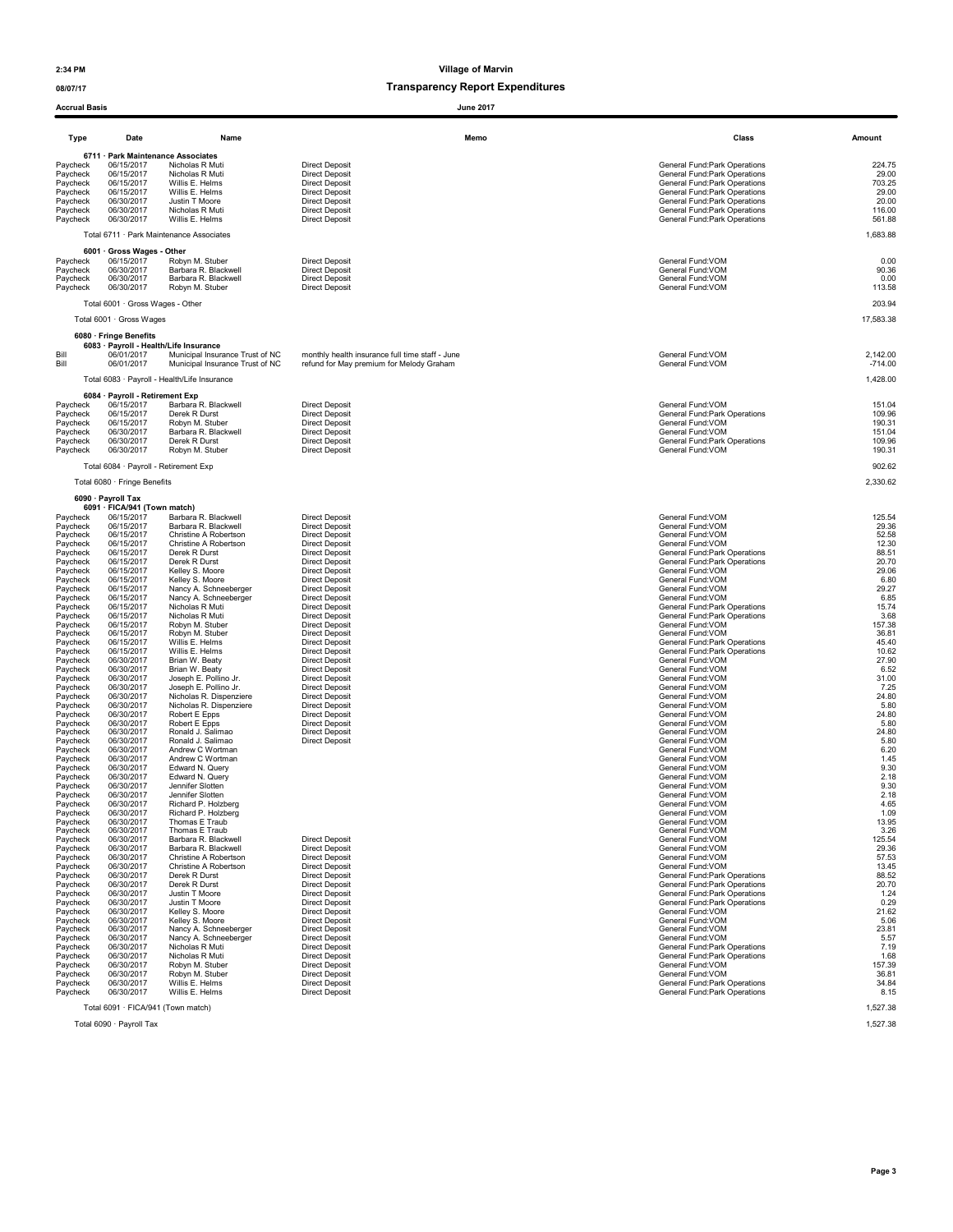#### 08/07/17 Transparency Report Expenditures

Accrual Basis June 2017

#### Type Date Name Memo Class Amount 6100 · Other Payroll Expenditures 6102 · Direct Deposit Fees<br>Liability C. 06/14/2017 QuickBooks Payroll Service Liability C... 06/14/2017 QuickBooks Payroll Service Fee for 8 direct deposit<br>
Paycheck 06/15/2017 Barbara R. Blackwell Direct Deposit Direct Deposit General Fund:VOM General Fund:VOM 14.00<br>
Paycheck 06/15/2017 Christine A Paycheck 06/15/2017 Barbara R. Blackwell Direct Deposit General Fund:VOM 0.00 Paycheck 06/15/2017 Christine A Robertson Direct Deposit General Fund:VOM General Fund:VOM 0.00 Paycheck 06/15/2017 Derek R Durst Direct Deposit Direct Deposit General Fund:Park Operations Control of Direct Deposit Direct Deposit General Fund:Park Operations 0.00 Paycheck 06/15/2017 Kelley S. Moore Direct Deposit General Fund:VOM 0.00 Paycheck 06/15/2017 Bandwark.Bakewell Direct Deposit<br>Paycheck 06/15/2017 Christine-A. Robertson Direct Deposit<br>Paycheck 06/15/2017 Nelley S. Moore Direct Deposit<br>Paycheck 06/15/2017 Nicholas R. Munited Direct Deposit Gene Paycheck 06/15/2017 Nicholas R Muti Direct Deposit General Fund:Park Operations 0.00 Paycheck 06/15/2017 Robyn M. Stuber Direct Deposit<br>Paycheck 06/15/2017 Robyn M. Stuber Direct Deposit<br>Paycheck 06/15/2017 Willis E. Helms Direct Deposit Direct Deposit<br>Liability C... 06/29/2017 QuickBooks Payroll Service F Paycheck 06/15/2017 Willis E. Helms Direct Deposit General Fund:Park Operations 0<br>Liability C... 06/29/2017 QuickBooks Payroll Service Fee for 14 direct deposit(s) at \$1.75 each Paycheck 06/30/2017 Barbara R. Blackwell Direct Deposit General Fund:VOM 0.00 Paycheck 06/30/2017 Christine A Robertson Direct Deposit<br>Paycheck 06/30/2017 Christine A Robertson Direct Deposit<br>Paycheck 06/30/2017 Derek R Durst Direct Deposit Direct Deposit<br>Paycheck 06/30/2017 Justin I More<br>Christine Paycheck 06/30/2017 Derek R Durst Direct Deposit General Fund:Park Operations 6.00 96/30/2017 Justin T Moore Direct Deposit<br>196/30/2017 Assimilations Direct Deposit Direct Deposit General Fund:Park Operations (2009)<br>196/30/2017 Mancy A. Schneeberger Direct Deposit Direct Deposit General Fund:VOM General Paycheck 06/30/2017 Kelley S. Moore Direct Deposit General Fund:VOM 0.00 Paycheck 06/30/2017 Nancy A. Schneeberger Direct Deposit General Fund:VOM 0.00 Paycheck 06/30/2017 Nicholas R.Muti – Direct Deposit<br>Paycheck 06/30/2017 Robyn M. Stuber – Direct Deposit General Fund:Park of General Fund:VOM – General Fund:Park Operations 0.00<br>Paycheck 06/30/2017 Willis E. Helms – Dir Paycheck 06/30/2017 Robyn M. Stuber Direct Deposit **Direct Deposit General Fund:VOM** General Fund:VOM 0.00 Paycheck 06/30/2017 Willis E. Helms Direct Deposit General Fund:Park Operations 0.00 Total 6102 · Direct Deposit Fees 38.50 Total 6100 · Other Payroll Expenditures 38.50 Total 6000 · Salaries & Related Expenditures 21,479.88 6050 · Stipends 6051 · Council<br>Paycheck 06/30/2017 Paycheck 06/30/2017 Nicholas R. Dispenziere Direct Deposit<br>Paycheck 06/30/2017 Nicholas R. Dispenziere Direct Deposit General Fund:VOM General Fund:VOM 400.00<br>Paycheck 06/30/2017 Robert E Epps Paycheck 06/30/2017 Robert E Epps Direct Deposit Birect Deposit General Fund:VOM General Fund:VOM 400.00 Paycheck 06/30/2017 Ronald J. Salimao Direct Deposit Deposit General Fund:VOM General Fund:VOM 400.00 Total 6051 · Council 1,200.00  $6052 \cdot$  Mayor<br>Paycheck 06/30/2017 Paycheck 06/30/2017 Joseph E. Pollino Jr. Direct Deposit General Fund:VOM 500.00 Total 6052 · Mayor 500.00 6053 · Mayor Pro Tem<br>Pavcheck 06/30/2017 Paycheck 06/30/2017 Brian W. Beaty **Direct Deposit General Fund:VOM 450.00** 450.00 Total 6053 · Mayor Pro Tem 450.00 6060 · Stipends - Committee Members 6061 · Parks & Rec Paycheck 06/30/2017 Andrew C Wortman General Fund:VOM 100.00<br>Paycheck 06/30/2017 Edward N. Query General Fund:VOM 150.000 Intervention of the Superintent of the Superinten Total 6061 · Parks & Rec 250.00 6062 · Planning Board<br>Paycheck 06/30/2017 Jennifer Slotten Paycheck 06/30/2017 Jennifer Slotten General Fund:VOM 150.00 Paycheck 06/30/2017 Richard P. Holzberg General Fund:VOM 75.00 Paycheck 06/30/2017 Thomas E Traub General Fund:VOM 225.00 Total 6062 · Planning Board 450.00 Total 6060 · Stipends - Committee Members 700.00 Total 6050 · Stipends 2,850.00 6400 · Training & Travel 6403 · Books & Reference Materials Credit Car... 06/15/2017 School of Government Rules of Procdure General Fund:VOM 44.00 Total 6403 · Books & Reference Materials 44.00 Total 6400 · Training & Travel 44.00 6500 · Zoning Expenditures 6502 · Zoning - Engineering 60521 · Powell Bill / Roads Bill 06/30/2017 A. Morton Thomas & Associates, ... Engineering - Cost Estimating, Pavement Condition, Other May 31 to June 27, 2017 General Fund:Powell Bill:Engineering outstand the May 31 to June 27, 2017 06/30/2017 A. Mo Engineering Costs to Capital Project Reclass portion of PB Engineering Costs to Capital Project Total 60521 · Powell Bill / Roads -13,430.19 60522 · Development Costs<br>06/30/2017 A. Morton Thomas & Associates, Bill 06/30/2017 A. Morton Thomas & Associates, ... Engineering - The Preserve May 31 to June 27, 2017 General Fund:Developers:Toll Brothers:The Pr... 786.69 Bill 06/30/2017 A. Morton Thomas & Associates, ... Engineering - Woodcliff May 31 to June 27, 2017 General Fund:Developers:True Homes:Woodc... 0.00 Bill 06/30/2017 A. Morton Thomas & Associates, ... Engineering - Tullamore May 31 to June 27, 2017 General Fund:Developers:Pulte:Tullamore 172.50 Bill 06/30/2017 A. Morton Thomas & Associates, ... Engineering - Wyndmoor May 31 to June 27, 2017 Ceneral Fund:Developers:Live Well/Sinacori:... 281.25<br>
Bill 06/30/2017 A. Morton Thomas & Associates, ... Engineering - Cour Bill 06/30/2017 A. Morton Thomas & Associates, ... Engineering - Amber Meadows May 31 to June 27, 2017 ... [20<br>- 1999 ... [20] A. Morton Thomas & Associates, ... Engineering - Courtyards at Marvin May 31 to June 27, 2017<br> Bill 06/30/2017 A. Morton Thomas & Associates, … Engineering - Three Pond Acres May 31 to June 27, 2017 General Fund:Developers:Casey Crawford / S… 0.00<br>Bill 06/30/2017 A. Morton Thomas & As Bill 06/30/2017 A. Morton Thomas & Associates, ... Engineering - Belle Grove May 31 to June 27, 2017 General Fund:Developers:Ryan Homes:Belle ... 18.75 Total 60522 · Development Costs 1,712.94 60523  $\cdot$  Other<br>06/30/2017 Bill 06/30/2017 A. Morton Thomas & Associates, ... Engineering - VOM May 31 to June 27, 2017 General Fund:VOM Ceneral Fund:VOM 1,552.50  $\blacksquare$  Total 60523  $\cdot$  Other  $\blacksquare$ 60524 · Billed to Developers<br>
06/30/2017 Pulte Group Invoice 06/30/2017 Pulte Group Engineer Consultation - Amber Meadows wet pond design review and response - June 2017 General Fund:Developers:Pulte:Amber Meado... -135.00 Total 60524 · Billed to Developers -135.00 Total 6502 · Zoning - Engineering -10,299.75 Total 6500 · Zoning Expenditures -10,299.75 6600 · Debt Service 6601 · Mar-Efird park principal pymts Bill 06/04/2017 Bank of America NA Principal Payment for Marvin Efird Park Loan-Invoice #1710003912 General Fund:VOM General Fund:VOM 8,928.57<br>General J... 06/30/2017 Bank of America NA Use contingency funds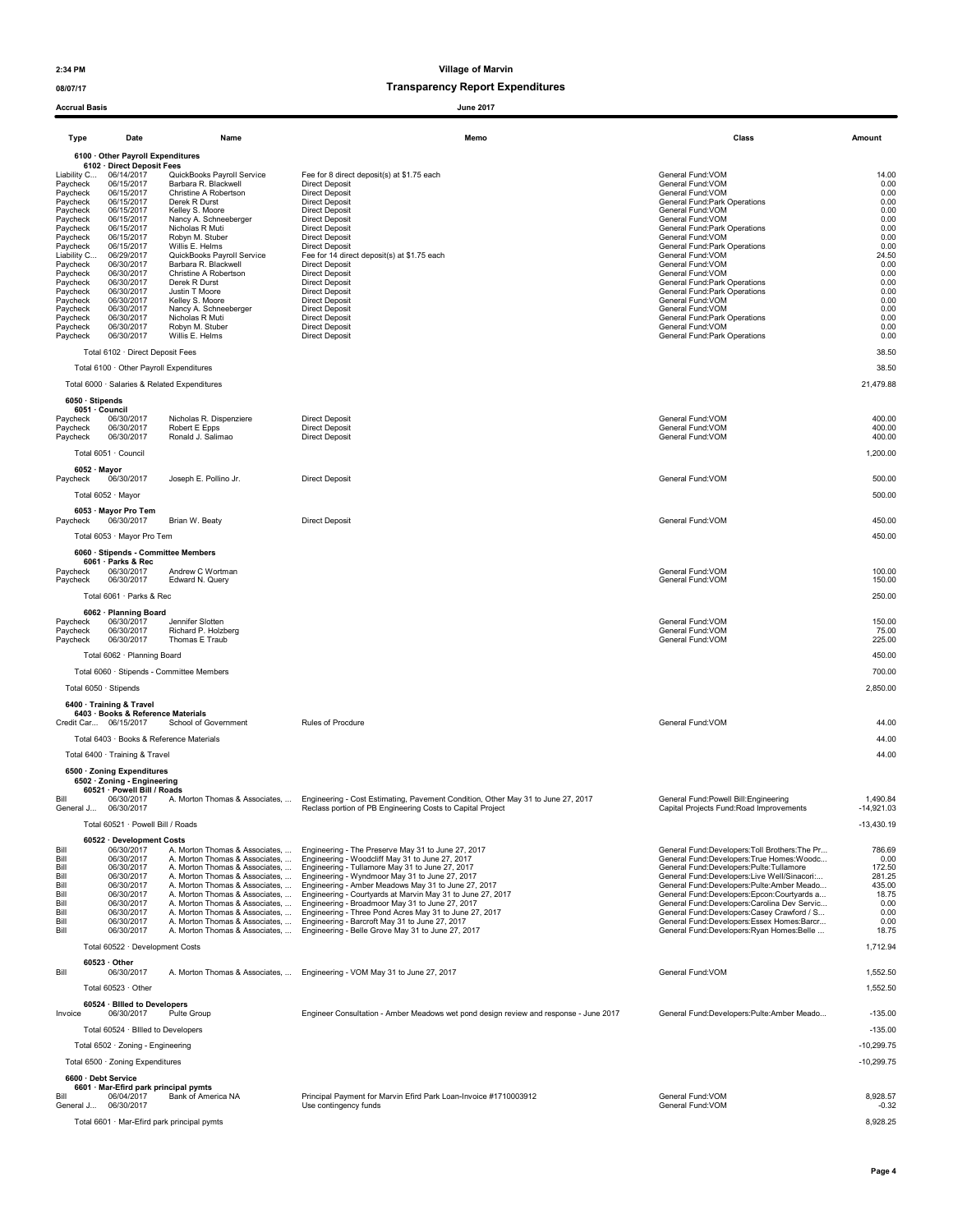08/07/17 Transparency Report Expenditures

| <b>Accrual Basis</b>   |                                                                               |                                                                  | <b>June 2017</b>                                                                                  |                                                                            |                        |
|------------------------|-------------------------------------------------------------------------------|------------------------------------------------------------------|---------------------------------------------------------------------------------------------------|----------------------------------------------------------------------------|------------------------|
| Type                   | Date                                                                          | Name                                                             | Memo                                                                                              | Class                                                                      | Amount                 |
| Bill                   | 6602 · Marvin-Efird Park Loan Interest<br>06/04/2017                          | Bank of America NA                                               | Interest Payment for Marvin Efird Park Loan                                                       | General Fund:VOM                                                           | 181.47                 |
|                        |                                                                               | Total 6602 · Marvin-Efird Park Loan Interest                     |                                                                                                   |                                                                            | 181.47                 |
|                        | Total 6600 · Debt Service                                                     |                                                                  |                                                                                                   |                                                                            | 9,109.72               |
|                        | 6700 · Park Operations                                                        |                                                                  |                                                                                                   |                                                                            |                        |
|                        | 6701 · Park Revenue<br>6702 · Barn Rentals                                    |                                                                  |                                                                                                   |                                                                            |                        |
| Deposit<br>Deposit     | 06/07/2017<br>06/08/2017                                                      |                                                                  | Steury 6/10/17<br>American Metals 5/25/17                                                         | General Fund: Park Operations<br>General Fund: Park Operations             | $-150.00$<br>$-400.00$ |
|                        | Total 6702 · Barn Rentals                                                     |                                                                  |                                                                                                   |                                                                            | $-550.00$              |
|                        | 6706 · Non-Resident Parking                                                   |                                                                  |                                                                                                   |                                                                            |                        |
| Deposit<br>Deposit     | 06/13/2017<br>06/13/2017                                                      |                                                                  | Annual<br>2 Dailes                                                                                | General Fund: Park Operations<br>General Fund: Park Operations             | $-50.00$<br>$-10.00$   |
| Deposit                | 06/26/2017                                                                    |                                                                  | Annual                                                                                            | General Fund: Park Operations                                              | $-50.00$               |
| General J              | 06/30/2017                                                                    |                                                                  | April 2017 CC receipts                                                                            | General Fund: Park Operations                                              | $-70.00$               |
|                        | Total 6706 · Non-Resident Parking                                             |                                                                  |                                                                                                   |                                                                            | $-180.00$              |
| Deposit                | 6707 · Resident Parking<br>06/13/2017                                         |                                                                  | McClintock                                                                                        | General Fund: Park Operations                                              | $-5.00$                |
|                        | Total 6707 · Resident Parking                                                 |                                                                  |                                                                                                   |                                                                            | $-5.00$                |
|                        | Total 6701 · Park Revenue                                                     |                                                                  |                                                                                                   |                                                                            | $-735.00$              |
|                        | 6709 · Park Expenditures                                                      |                                                                  |                                                                                                   |                                                                            |                        |
| Check                  | 6720 · Electricity, Gas & Water<br>06/07/2017                                 | Union County Public Works                                        | Water usage 4/26/17-5/25/17                                                                       | General Fund: Park Operations                                              | 14.33                  |
| Bill<br>Bill           | 06/18/2017<br>06/18/2017                                                      | Union Power Cooperative<br>Union Power Cooperative               | 5369518008 Barn<br>5369518006 Bathroom                                                            | General Fund: Park Operations<br>General Fund: Park Operations             | 58.06<br>64.90         |
| Bill                   | 06/18/2017                                                                    | Union Power Cooperative                                          | 5369518010 Shed                                                                                   | General Fund: Park Operations                                              | 31.68                  |
|                        | Total 6720 · Electricity, Gas & Water                                         |                                                                  |                                                                                                   |                                                                            | 168.97                 |
|                        | 6735 · Maintenance Expenses<br>6739 · General Repairs                         |                                                                  |                                                                                                   |                                                                            |                        |
|                        | Credit Car 06/05/2017                                                         | Adams Plumbing, Inc.                                             | Repaired hydrant faucet at community gardens                                                      | General Fund: Park Operations                                              | 556.45                 |
|                        | Total 6739 · General Repairs                                                  |                                                                  |                                                                                                   |                                                                            | 556.45                 |
|                        | 6741 · Posion Ivy Control                                                     |                                                                  |                                                                                                   |                                                                            |                        |
|                        | Credit Car 06/19/2017                                                         | Lowes Home Improvement                                           | weed killer and ant killer                                                                        | General Fund: Park Operations                                              | 133.39                 |
|                        | Total 6741 · Posion Ivy Control                                               |                                                                  |                                                                                                   |                                                                            | 133.39                 |
|                        | $6742 \cdot$ Supplies<br>Credit Car 06/05/2017                                | Lowes Home Improvement                                           | keys for new employee                                                                             | General Fund: Park Operations                                              | 11.93                  |
|                        | Credit Car 06/19/2017<br>Credit Car 06/19/2017                                | Lowes Home Improvement<br>Lowes Home Improvement                 | key tags, screws, trash bags<br>water jug (returned on 6/21)                                      | General Fund: Park Operations<br>General Fund: Park Operations             | 24.54<br>12.99         |
| Bill                   | Credit Car 06/21/2017<br>06/22/2017                                           | Lowes Home Improvement<br>Office Depot                           | returned water jug from 6/19<br>latex gloves; Inv 937421665001                                    | General Fund: Park Operations<br>General Fund: Park Operations             | $-12.99$<br>6.83       |
| Bill                   | 06/22/2017                                                                    | Office Depot                                                     | wipes and gloves; Inv 937423604001                                                                | General Fund: Park Operations                                              | 15.48                  |
|                        | Total 6742 · Supplies                                                         |                                                                  |                                                                                                   |                                                                            | 58.78                  |
|                        |                                                                               | 6744 · Vehic, Equip Repair & Maint<br>QT                         |                                                                                                   |                                                                            |                        |
|                        | Credit Car 06/14/2017<br>Credit Car 06/19/2017                                | JPs Auto Repair                                                  | Gas for equipment<br>plug flat tire                                                               | General Fund: Park Operations<br>General Fund:Park Operations              | 38.36<br>10.00         |
|                        | Credit Car 06/24/2017                                                         | QT                                                               | Gas for equipment                                                                                 | General Fund: Park Operations                                              | 26.62                  |
|                        |                                                                               | Total 6744 · Vehic, Equip Repair & Maint                         |                                                                                                   |                                                                            | 74.98                  |
|                        | Credit Car 06/21/2017                                                         | 6752 · Small Equipment Purchases<br>Lowes Home Improvement       | New Weed Eater                                                                                    | General Fund: Park Operations                                              | 199.00                 |
|                        |                                                                               | Total 6752 · Small Equipment Purchases                           |                                                                                                   |                                                                            | 199.00                 |
|                        | Total 6735 · Maintenance Expenses                                             |                                                                  |                                                                                                   |                                                                            | 1,022.60               |
|                        | Total 6709 · Park Expenditures                                                |                                                                  |                                                                                                   |                                                                            | 1,191.57               |
|                        | Total 6700 · Park Operations                                                  |                                                                  |                                                                                                   |                                                                            | 456.57                 |
|                        | 6900 · Contingency                                                            |                                                                  |                                                                                                   |                                                                            |                        |
|                        | General J 06/30/2017                                                          |                                                                  | Use contingency funds                                                                             | General Fund:VOM                                                           | 535.36                 |
|                        | Total 6900 · Contingency                                                      |                                                                  |                                                                                                   |                                                                            | 535.36                 |
|                        | 90000 · Capital Projects Fund FY17<br>90100 · CP - Architect /Engineer /Legal |                                                                  |                                                                                                   |                                                                            |                        |
| Check<br>Check         | 06/01/2017<br>06/01/2017                                                      | Urban Architectural Group P.A.<br>Urban Architectural Group P.A. | Interior Design - hourly charges<br>Reimbursable Expenses                                         | Capital Projects Fund: Village Hall<br>Capital Projects Fund: Village Hall | 2,232.35<br>18.48      |
| Check<br>Check         | 06/09/2017<br>06/09/2017                                                      | <b>NCDOT</b><br><b>NCDENR</b>                                    | Fee<br>Fee                                                                                        | Capital Projects Fund: Village Hall<br>Capital Projects Fund: Village Hall | 0.00<br>195.00         |
| Check                  | 06/09/2017                                                                    | Union County Public Works                                        | Fee                                                                                               | Capital Projects Fund: Village Hall                                        | 427.50                 |
| General J<br>General J | 06/09/2017<br>06/09/2017                                                      |                                                                  | Zoning Permit - Village Hall<br>Tree Removal Permit - Village Hall                                | Capital Projects Fund: Village Hall<br>Capital Projects Fund: Village Hall | 250.00<br>50.00        |
| Check<br>Check         | 06/15/2017<br>06/19/2017                                                      | <b>NCDOT</b><br><b>NCDENR</b>                                    | Fee<br>Stormwater Review Fee                                                                      | Capital Projects Fund: Village Hall<br>Capital Projects Fund: Village Hall | 50.00<br>505.00        |
| Bill<br>Bill           | 06/19/2017<br>06/30/2017                                                      | ESP Associates, P.A.<br>ESP Associates, P.A.                     | Construction Documents (80% thru May 28, 2017)<br>Construction Documents (85% thru June 30, 2017) | Capital Projects Fund: Village Hall<br>Capital Projects Fund: Village Hall | 3,850.00<br>1,925.00   |
| Bill<br>Bill           | 06/30/2017<br>06/30/2017                                                      | ESP Associates, P.A.<br>ESP Associates, P.A.                     | Permeable Pavers (100% thru June 30, 2017)<br>Reimbursables thru June 30, 2017                    | Capital Projects Fund: Village Hall<br>Capital Projects Fund: Village Hall | 2,500.00<br>238.97     |
| General J              | 06/30/2017                                                                    |                                                                  | Reclass portion of PB Engineering Costs to Capital Project                                        | General Fund: Powell Bill: Engineering                                     | 14,921.03              |
|                        |                                                                               | Total 90100 · CP - Architect / Engineer / Legal                  |                                                                                                   |                                                                            | 27,163.33              |
|                        | Total 90000 · Capital Projects Fund FY17                                      |                                                                  |                                                                                                   |                                                                            | 27, 163.33             |

 $\,$ TOTAL $\,$   $\,$  65,546.04  $\,$  65,546.04  $\,$  65,546.04  $\,$  65,546.04  $\,$  65,546.04  $\,$  65,546.04  $\,$  65,546.04  $\,$  65,546.04  $\,$  65,546.04  $\,$  65,546.04  $\,$  65,546.04  $\,$  65,546.04  $\,$  65,546.04  $\,$  65,546.